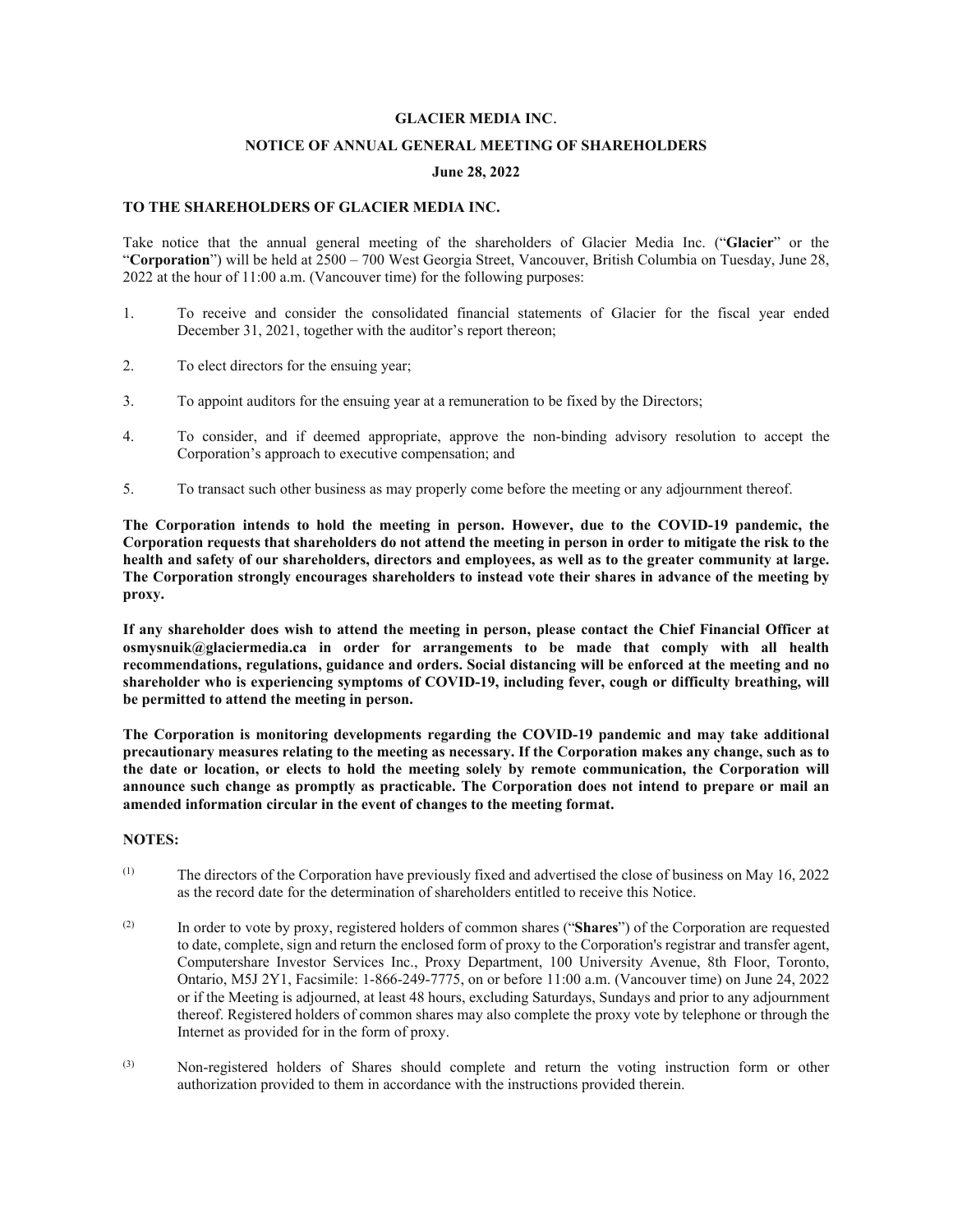Dated at Vancouver, British Columbia, this 26<sup>th</sup> day of May, 2022.

# BY ORDER OF THE BOARD OF DIRECTORS

"*Jonathon Kennedy*"

Jonathon J. L. Kennedy President and Chief Executive Officer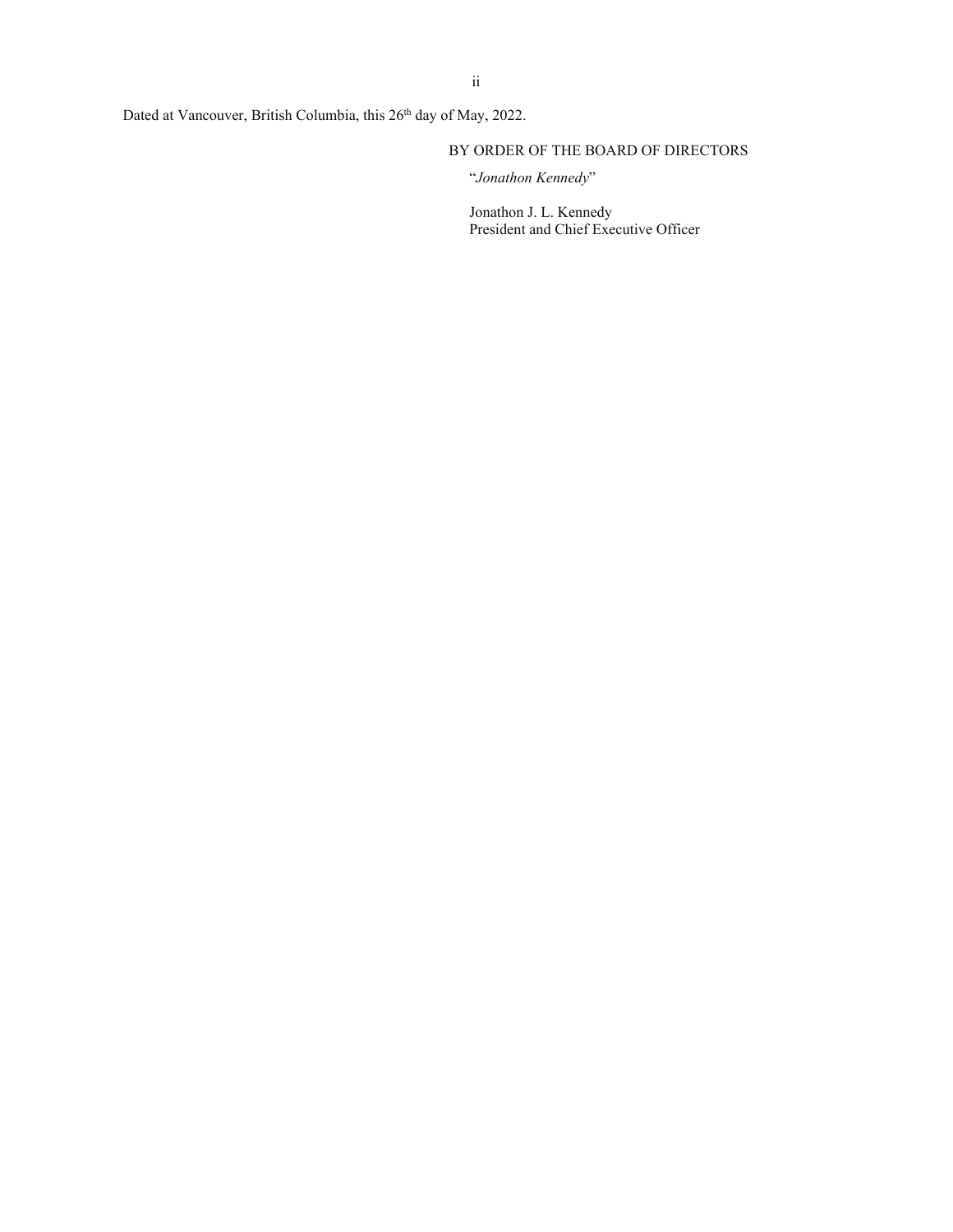#### **GLACIER MEDIA INC.**

2188 Yukon Street, Vancouver, B.C. V5Y 3P1

#### **INFORMATION CIRCULAR**

(as at May 26, 2022, except as otherwise indicated)

## **SOLICITATION OF PROXIES**

This information circular (the "**Circular**") is provided in connection with the solicitation of proxies by the management of Glacier Media Inc. ("**Glacier**" or the "**Corporation**"). The form of proxy which accompanies this Circular is for use at the annual general meeting of the holders of common shares (the "**Shareholders**") of Glacier to be held at 11:00 a.m. (Vancouver time) on June 28, 2022 at 2500 – 700 West Georgia Street, Vancouver, B.C. or at any adjournment thereof (the "**Meeting**"). Glacier will bear the cost of this solicitation. The solicitation will be made by mail, but may also be made by telephone or electronic mail.

**The Corporation intends to hold the Meeting in person. However, due to the COVID-19 pandemic, the Corporation requests that Shareholders do not attend the Meeting in person in order to mitigate the risk to the health and safety of our Shareholders, directors and employees, as well as to the greater community at large. The Corporation strongly encourages Shareholders to instead vote their shares in advance of the Meeting by proxy. If any Shareholder does wish to attend the meeting in person, please contact the Chief Financial Officer at osmysnuik@glaciermedia.ca in order for arrangements to be made that comply with all health recommendations, regulations, guidance and orders. Social distancing will be enforced at the Meeting and no Shareholder who is experiencing symptoms of COVID-19, including fever, cough or difficulty breathing, will be permitted to attend the Meeting in person.** 

**The Corporation is monitoring developments regarding the COVID-19 pandemic and may take additional precautionary measures in relating to the Meeting as necessary. If the Corporation makes any change, such as to the date or location, or elects to hold the Meeting solely be remote communication, the Corporation will announce such change as promptly as practicable. The Corporation does not intend to prepare or mail an amended information circular in the event of changes to the Meeting format.** 

## **APPOINTMENT AND REVOCATION OF PROXY**

The persons named in the Proxy are Directors and officers of Glacier. **A Shareholder who wishes to appoint some other person to serve as their representative at the Meeting may do so by inserting the desired person's name in the blank space provided in the Proxy.** The completed Proxy should be delivered to Computershare Investor Services Inc., Proxy Department at 100 University Avenue, 8<sup>th</sup> Floor, Toronto, Ontario, M5J 2Y1, Facsimile 1-866-249-7775 by 11:00 a.m. (Vancouver time) on June 24, 2022.

A Shareholder may revoke a proxy:

- (i) by completing and signing a proxy bearing a later date and depositing it with Computershare Investor Services Inc. as described above;
- (ii) by depositing an instrument in writing executed by the Shareholder or by the Shareholder's attorney authorized in writing (a) at the registered office of Glacier at any time up to and including the last business day preceding the day of the Meeting, or any adjournment or postponement of the Meeting, at which the proxy is to be used, or (b) with the scrutineers of the Meeting, to the attention of the chair of the Meeting, prior to the commencement of the Meeting on the day of the Meeting, or any adjournment or postponement thereof; or
- (iii) in any other manner permitted by law.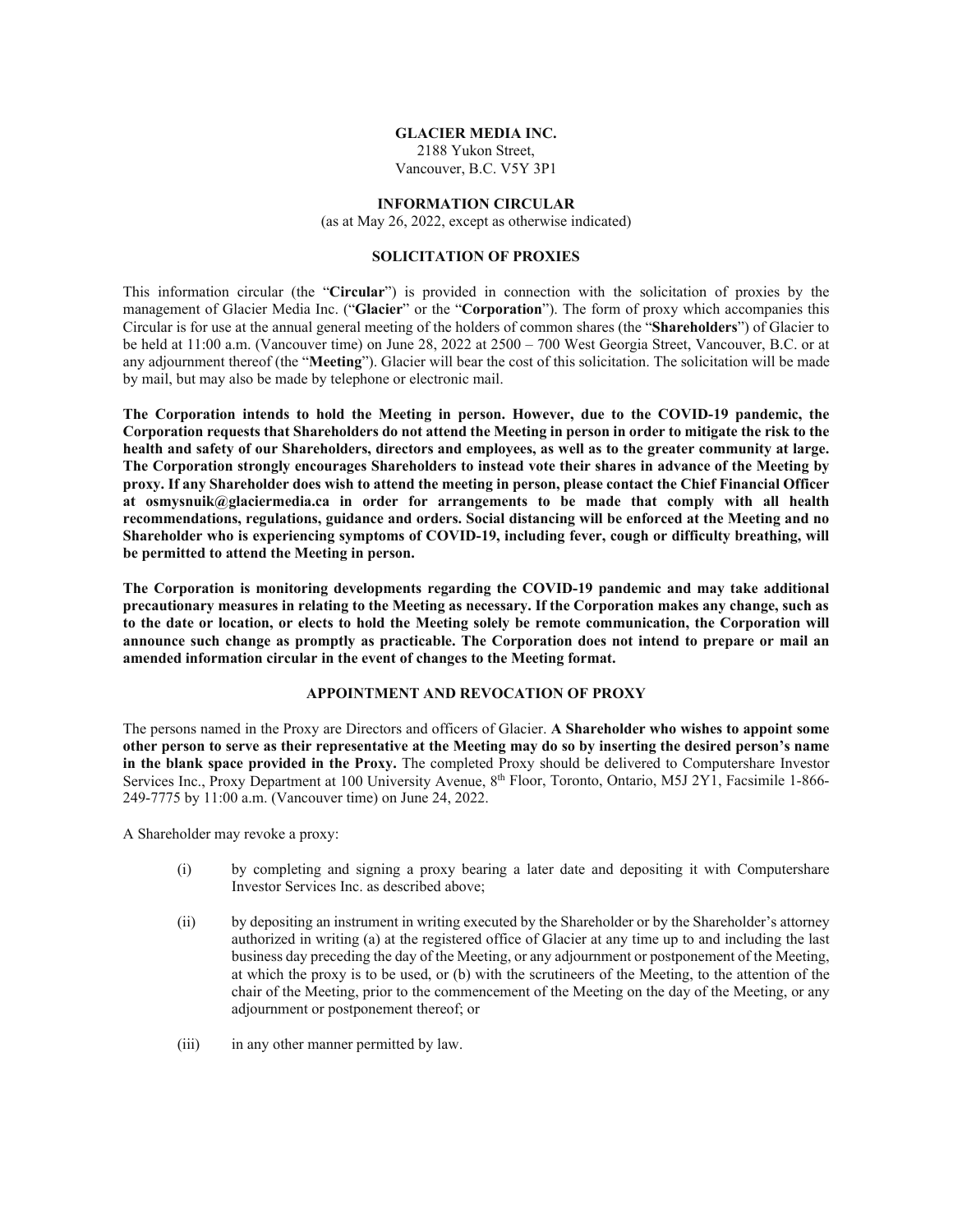#### **ADVICE TO BENEFICIAL HOLDERS OF SHARES**

**The information set forth in this section is of significant importance to persons who beneficially own common shares of Glacier ("Shares"), as a substantial number of persons do not hold Shares in their own name.** These meeting materials are being sent to both registered and non-registered shareholders. If you are a non-registered shareholder and the Corporation or its agent has sent these materials directly to you, your name and address and information about your holdings of securities have been obtained in accordance with applicable securities regulatory requirements from the intermediary/broker holding on your behalf.

Shareholders whose Shares are not registered in their own name are referred to in this Circular as "Beneficial Shareholders". There are two kinds of Beneficial Shareholders: those who have objected to their name being made known to the Corporation (called "OBOs" for Objecting Beneficial Owners) and those who have not objected (called "NOBOs" for Non-Objecting Beneficial Owners).

The Corporation can request and obtain a list of its NOBOs from intermediaries via its transfer agent and can use this NOBO list for distribution of proxy-related materials directly to NOBOs. The Corporation has decided to directly send proxy-related materials to its NOBOs. As a result, NOBOs can expect to receive a voting instruction form from the Corporation's transfer agent, Computershare Investor Services Inc. These voting instruction forms are to be completed and returned to the transfer agent in the postage paid envelope provided or by facsimile. Alternatively, NOBOs can call a toll-free number or access the transfer agent's dedicated voting website (each as noted on the voting instruction form) to deliver their voting instructions and vote the Shares held by them. The transfer agent will tabulate the results of the voting instruction forms received from NOBOs and will provide appropriate instructions at the Meeting with respect to the Shares represented by the voting instruction forms they receive. By choosing to send these materials to you directly, the Corporation (and not the intermediary/broker holding on your behalf) has assumed responsibility for (i) delivering these materials to you, and (ii) executing your proper voting instructions. Please return your instructions as specified in the request for voting instructions. NOBOs that wish to attend the Meeting and vote in person (or appoint someone else to attend the Meeting and vote on such NOBOs' behalf) can appoint themselves (or someone else) as a proxyholder by following the applicable instructions on the voting instruction form.

With respect to OBOs, the Corporation does not intend to pay for intermediaries/brokers to deliver to OBOs meeting materials for the Meeting and an OBO will not receive the meeting materials unless the OBO's intermediary assumes the cost of delivery. Applicable regulatory policy requires intermediaries/brokers to whom meeting materials have been sent to seek voting instructions from OBOs in advance of shareholders' meetings. Every intermediary has its own mailing procedures and provides its own return instructions, which should be carefully followed by OBOs in order to ensure that their Shares are voted at the Meeting. Often, the form of proxy supplied to an OBO by its broker is identical to that provided to registered shareholders. However, its purpose is limited to instructing the intermediary/broker how to vote on behalf of the OBO. The majority of brokers now delegate responsibility for obtaining instructions from clients to Broadridge Financial Solutions, Inc. ("Broadridge"). Broadridge typically prepares a special voting instruction form, mails those forms to the OBOs and asks for appropriate instructions respecting the voting of Shares to be represented at the Meeting. OBOs are requested to complete and return the voting instruction form to Broadridge by mail or facsimile. Alternatively, OBOs can call a toll-free telephone number or access Broadridge's dedicated voting website (each as noted on the voting instruction form) to deliver their voting instructions and vote the Shares held by them. Broadridge then tabulates the results of all voting instructions received and provides appropriate instructions respecting the voting of Shares to be represented at the Meeting. The voting instruction form must be returned as directed by Broadridge well in advance of the Meeting in order to have the Shares voted. OBOs who receive forms of proxies or voting materials from organizations other than Broadridge should complete and return such forms of proxies or voting materials in accordance with the instructions on such materials in order to properly vote their Shares at the Meeting. OBOs that wish to attend the Meeting and vote in person (or appoint someone else to attend the Meeting and vote on such OBOs' behalf) can appoint themselves (or someone else) as proxyholder by following the applicable voting instructions.

**Beneficial Shareholders are not entitled, as such, to vote at the Meeting in person or to deliver a form of proxy. If you are a Beneficial Shareholder and wish to appoint yourself as proxyholder to vote in person at the Meeting or appoint someone else to attend the Meeting and vote on your behalf, please see the voting instructions you received or contact your intermediary/broker well in advance of the Meeting to determine how you can do so. If a Beneficial Shareholder or NOBO has any questions they should contact Computershare Investor Services Inc. If an OBO has any questions they should contact their intermediary.**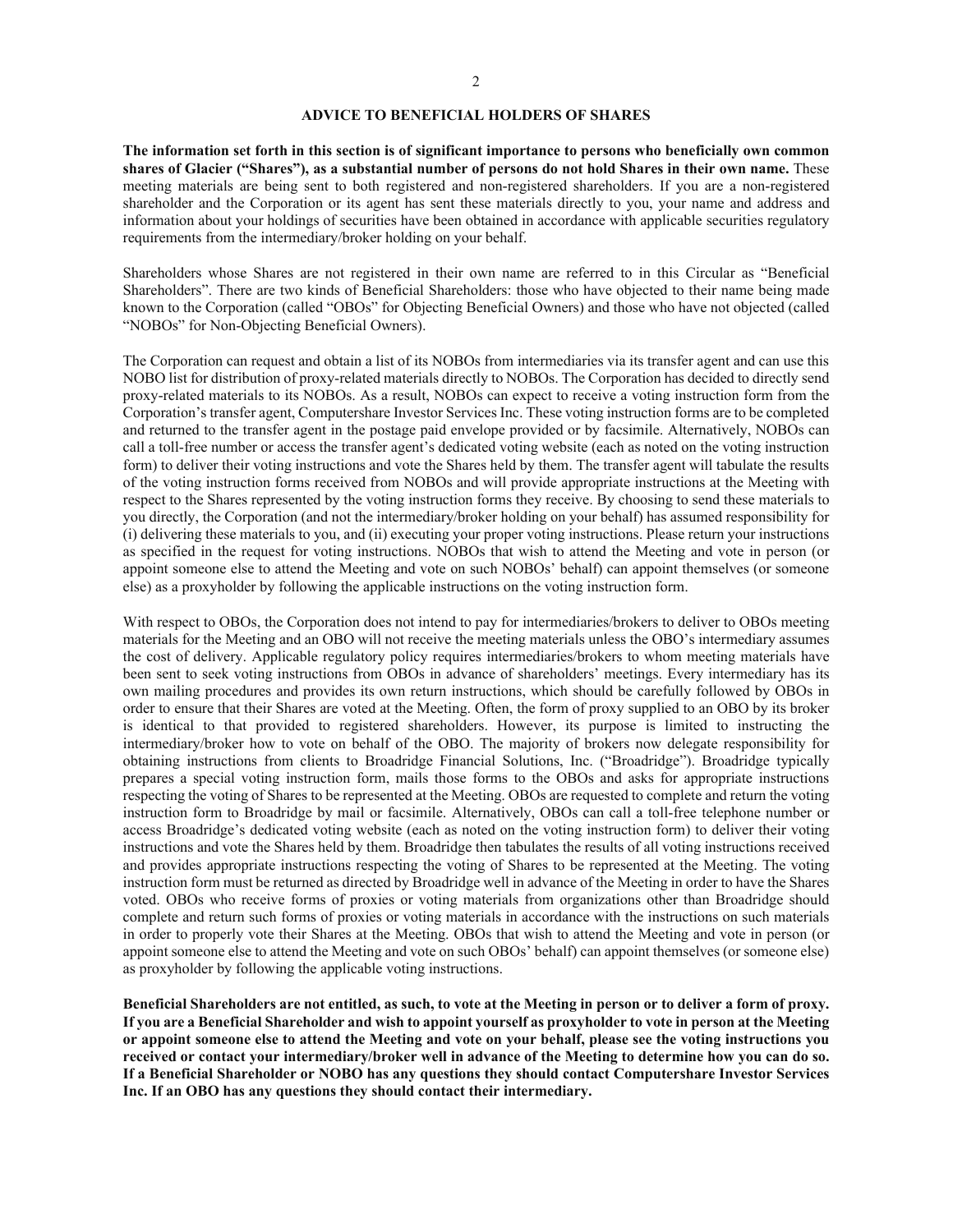## **Beneficial Shareholders should carefully follow the voting instructions they receive, including those on how and when voting instructions are to be provided, in order to have their Shares voted at the Meeting.**

#### **Majority Voting for Directors**

The Board believes that each of its shareholders should carry the confidence and support of the Corporation's shareholders and has adopted a majority voting policy. Pursuant to this policy, the form of proxy for the vote at the Meeting enables shareholders to vote in favour of, or to withhold from voting, separately for each nominee. If, with respect to any particular nominee in an uncontested election, the number of Shares withheld exceeds the number of Shares voted in favour of the nominee, then for purposes of the Corporation's policy, the nominee shall be considered not to have received the support of the shareholders, even though duly elected as a matter of corporate law.

A person elected as a Director who is considered under this policy not to have the confidence of shareholders is required to promptly submit to the Chairman of the Board his or her resignation. The Governance Committee will promptly consider the Director's offer to resign and make a recommendation to the Board whether to accept it. In making its recommendation, the Committee will consider all factors relating to the negative result, including the reason why the votes were withheld, length of service and qualifications of that Director, that Director's contribution to the Corporation, and the effect that such resignation may have on the Board's ability to effectively continue fulfilling its responsibilities and the Corporation's ability to comply with any applicable governance rules and policies. Any Director who tenders his resignation will not participate in the deliberations. Within 90 days of the applicable shareholder meeting date, the Board will decide whether to accept or not accept the resignation of that Director. The Board will accept the resignation unless exceptional circumstances exist. If the resignation is accepted, subject to any applicable law, the Board may leave the resultant vacancy unfilled until the next annual general meeting, fill the vacancy through the appointment of a new Director, reduce the size of the Board, or call a special meeting of shareholders at which there will be presented one or more nominees to fill any vacancy or vacancies. The Board will issue a press release disclosing its decision whether to accept the Director's resignation offer including the reasons for rejecting the offer to resign, if applicable.

### *Financial Statements*

The audited financial statements of Glacier for the year ended December 31, 2021, together with the Auditor's Report on the Financial Statements, will be presented to the Shareholders at the Meeting. The Financial Statements, together with the Auditor's Report, were mailed to the Shareholders who had requested such statements in accordance with National Instrument 51-102.

## *Proxy Voting*

**Shares represented by any effective Proxy given by any Shareholder in the form provided will be voted or withheld from voting in accordance with the instructions specified therein and, where no choice is specified, will be voted FOR each of the nominees for directors proposed by the Board of Directors, the appointment of PricewaterhouseCoopers LLP as auditors, and the advisory vote on executive compensation.** The form of Proxy confers discretionary power in respect of amendments to matters identified in the Notice and other matters that may properly come before the Meeting. At the date of the Notice, there are no variations or amendments to such matters or any other matters to come before the Meeting known to the Board of Directors.

## **VOTING SECURITIES AND PRINCIPAL HOLDERS OF VOTING SECURITIES**

Shareholders registered as at May 16, 2022 (the "**Record Date**") are entitled to attend and vote at the Meeting. Shareholders who wish to be represented by Proxy at the Meeting must, to entitle the person appointed by the Proxy to attend and vote, deliver their Proxies at the place and within the time set forth in the notes to the Proxy.

As of the Record Date, Glacier had 132,664,059 Shares issued and outstanding. All issued and outstanding Shares of Glacier carry the right to one vote per share.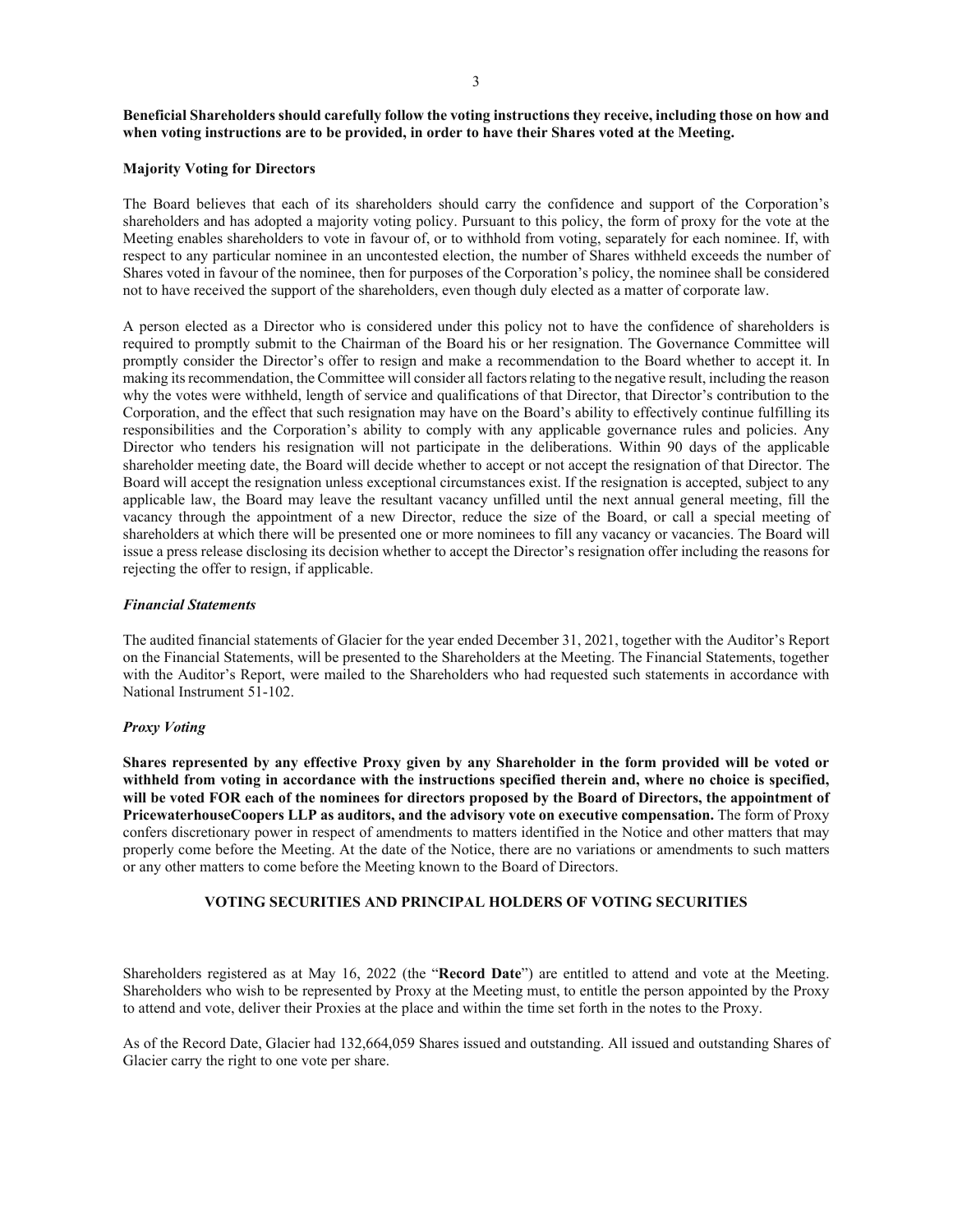To the knowledge of the Directors and senior officers of Glacier, as of the Record Date, no one beneficially owns, or controls or directs, directly or indirectly, more than 10% of the issued and outstanding Shares of Glacier except as set forth below.

| <b>Name of Shareholder</b>                 | <b>Number of Shares</b> | % of Outstanding Shares |  |
|--------------------------------------------|-------------------------|-------------------------|--|
| Madison Venture Corporation <sup>(1)</sup> | 70.614.394              | 53.23%                  |  |

Notes:

(1) The principals of Madison Venture Corporation ("**Madison Venture**") include Sam Grippo and Jonathon Kennedy.

#### **ELECTION OF DIRECTORS**

The Directors of Glacier are elected annually and hold office until the next annual general meeting of the shareholders or until their successors are elected or appointed. Management proposes to nominate the persons listed below for election as Directors of Glacier to serve until their successors are elected or appointed. In the absence of instructions to the contrary, proxies given pursuant to the solicitation by the management of Glacier will be voted for the nominees listed in this Circular. Management does not contemplate that any of the nominees will be unable to serve as a director, but should that occur for any reason prior to the Meeting, the persons named in the enclosed Proxy reserve the right to vote for another nominee at their discretion.

The articles of Glacier provide that the Board of Directors of Glacier will be comprised of a maximum of 15 Directors. It is proposed that 6 persons be elected to be Directors.

The following table sets out the names of the nominees for election as Directors, the offices they hold within Glacier, their occupations, the length of time they have served as directors of Glacier and the number of Shares which each beneficially owns directly or indirectly or over which control or direction is exercised as of the date of the Notice.

| <b>Name, Province of Residence and</b><br><b>Positions, Current and Former,</b><br>if any, Held in Glacier               | <b>Principal Occupation for</b><br><b>Last Five Years</b>                                                      | <b>Served as Directors</b><br><b>Since</b> | Number of<br><b>Securities Owned or</b><br><b>Controlled at</b><br>Present <sup>(1)</sup> |
|--------------------------------------------------------------------------------------------------------------------------|----------------------------------------------------------------------------------------------------------------|--------------------------------------------|-------------------------------------------------------------------------------------------|
| SAM GRIPPO $(4)(5)(7)$<br>British Columbia<br>Chairman                                                                   | President and Chief Executive Officer<br>of Madison Venture (a diversified<br>holding company) since 1976.     | April 28, 2000                             | 704,542 <sup>(2)</sup>                                                                    |
| <b>JONATHON J.L. KENNEDY</b> <sup>(4)(6)</sup><br>British Columbia<br>President, Chief Executive Officer and<br>Director | President and Chief Executive Officer,<br>Glacier Media Inc. since 1998.<br>Partner, Madison Group since 1997. | April 28, 2000                             | 518,925 <sup>(2)</sup>                                                                    |
| <b>BRUCE W. AUNGER (3)(6)</b><br>British Columbia<br>Secretary and Director                                              | Retired. Director of Madison Venture.                                                                          | April 28, 2000                             | $412,808^{(2)}$                                                                           |
| <b>GEOFFREY L. SCOTT</b> (5)(6)(7)<br>British Columbia<br>Director                                                       | Vice President, Haywood Securities<br>Inc., an investment dealer, since 2000.                                  | April 28, 2000                             | 6,641,500                                                                                 |
| S. CHRISTOPHER HEMING $(3)$<br>British Columbia<br>Director                                                              | Previously President of Specialty<br>Technical Publishers, a division of the<br>Company, from 2000 to 2010.    | May 18, 2000                               | Nil                                                                                       |
| <b>HUGH MCKINNON</b> $(3)(7)$<br>British Columbia<br>Director                                                            | President and CEO<br>of Norscot<br>Investments Ltd.                                                            | November 19, 2019                          | 498,000                                                                                   |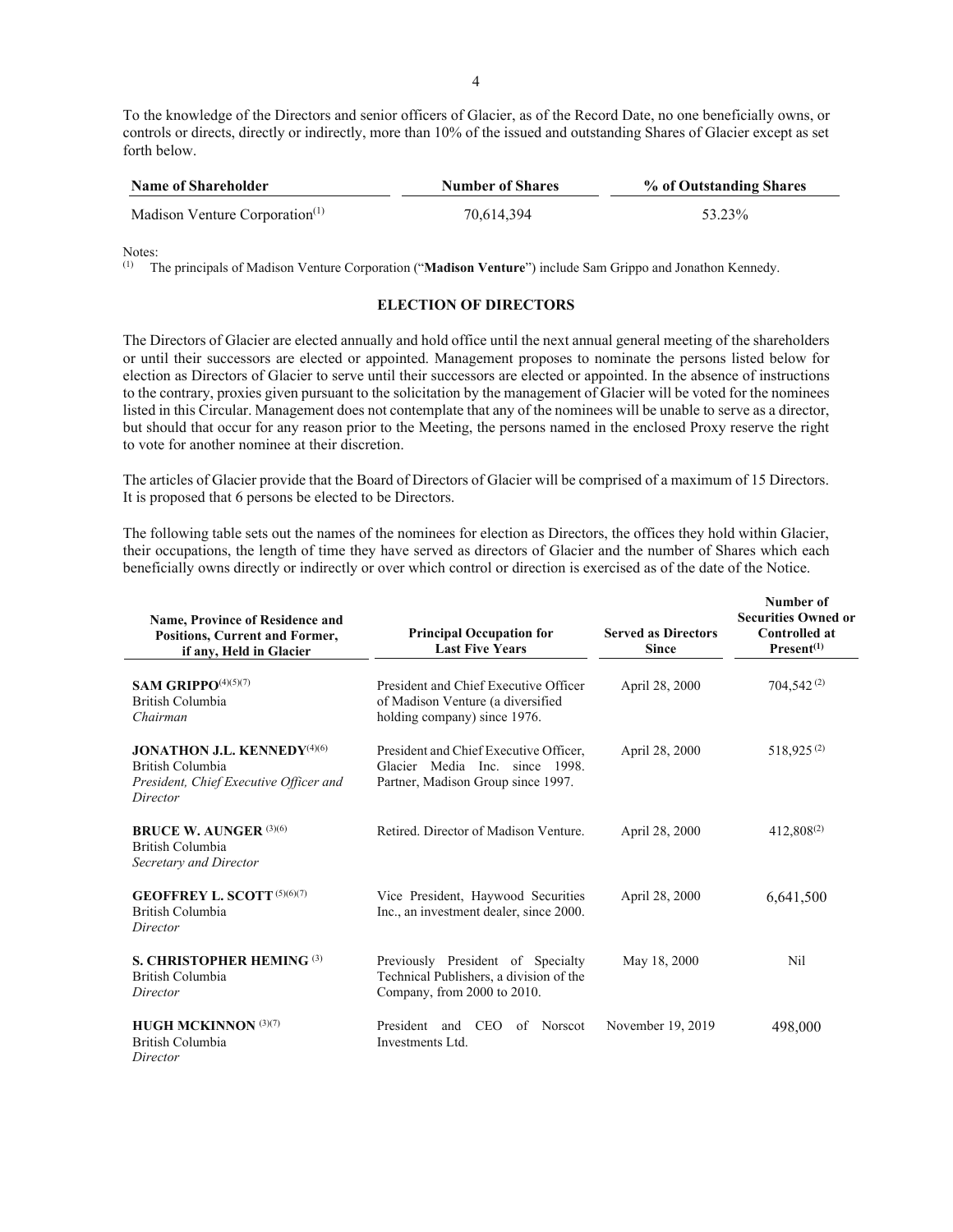Notes:<br> $\frac{(1)}{(1)}$ 

- The information as to Shares beneficially owned, or controlled or directed, directly or indirectly has been provided by the Directors themselves.
- <sup>(2)</sup> In addition to the holdings reported above, Messrs. Grippo, Kennedy and Aunger are principals of Madison Venture, which owns or controls 53.23% of Glacier.
- (3) Member of the Audit Committee.<br>
Member of the Corporate Govern
- (4) Member of the Corporate Governance Committee.<br>
Member of the Compensation Committee.
- $^{(5)}$  Member of the Compensation Committee.<br>
Member of the Pension Committee.
- <sup>(6)</sup> Member of the Pension Committee.<br> *(7)* Member of the Nominating Commit
- Member of the Nominating Committee.

### **CORPORATE GOVERNANCE**

Glacier is committed to ensuring that the Corporation has an effective corporate governance system. The Corporation's current governance practices pursuant to National Instrument 58-101 are specifically set out in Appendix A to this Circular in the form required by Form 58-101F1. Glacier values diversity, including, without limitation, diversity of experience, perspective, education, race, gender and national origin as part of its overall business strategy. Appendix A also includes the diversity disclosure required pursuant to section 172.1 of the *Canada Business Corporations Act*  (the "CBCA").

### *Composition of the Board of Directors*

The Board is currently comprised of six Directors, four of whom are considered by the Board to be independent directors. The Board considers an independent director to be independent of management and free from any interest in any business or relationship which could or could be reasonably perceived to materially interfere with the Director's ability to act with a view to the best interests of Glacier.

#### *Committees of the Board of Directors*

The Board has established a Corporate Governance Committee, an Audit Committee, a Compensation Committee and a Pension Committee and a Nominating Committee.

The Audit Committee reviews the annual and interim financial statements of Glacier and certain other public disclosure documents required by regulatory authorities and makes recommendations to the Board with respect to such statements and documents. This Committee also makes recommendations to the Board regarding the appointment of independent auditors, reviews the nature and scope of the annual audit as proposed by the auditors and management, and reviews with management the risks inherent in Glacier business and risk management programs relating thereto. This Committee also reviews with the auditors and management the adequacy of the internal accounting control procedures and systems within Glacier. The Audit Committee is comprised of three directors being Bruce Aunger (Chair), Christopher Hemming and Hugh McKinnon, all of whom are considered independent directors and financially literate under Multilateral Instrument 52-110 "Audit Committees". Certain information relating to the Audit Committee is contained in the Corporation's Annual Information Form under the section entitled "Audit Committee". The Annual Information Form is available on SEDAR at www.sedar.com.

For particulars of the composition and functions of the Compensation Committee, see "Executive Compensation".

The Corporate Governance Committee is composed of Jonathon Kennedy and Sam Grippo. The Corporate Governance Committee is responsible for overseeing the governance of Glacier, including director education.

The Nominating Committee is composed of Sam Grippo (Chair) and Geoffrey Scott. This Committee is responsible for sourcing and nominating qualified candidates to serve as directors of Glacier.

The Pension Committee is responsible for managing all aspects of the Corporation's retirement plans, including oversight of the financing and administration. The members of this Committee are Jonathon Kennedy, Bruce Aunger, Geoffrey Scott, Orest Smysnuik (Glacier's Chief Financial Officer) and an outside consultant.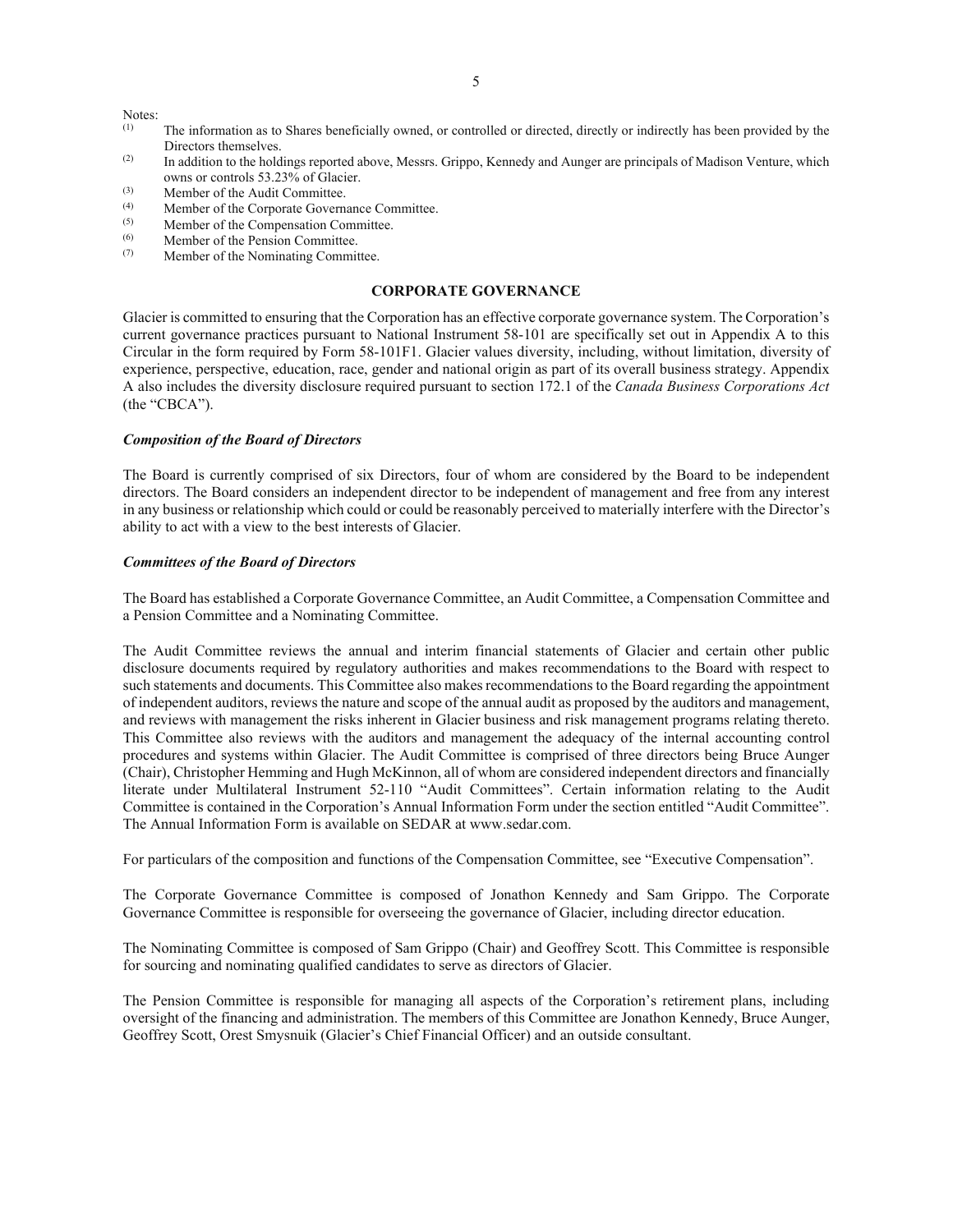### **EXECUTIVE COMPENSATION**

The compensation of executive officers is composed primarily of base salary, bonus, the allocation of incentive stock options and other benefits. In establishing levels of remuneration and in granting stock options the Compensation Committee takes into consideration an individual's performance, level of expertise, responsibilities, and length of service to the Corporation. The individual interested executive does not participate in review, discussion or decisions of the Compensation Committee regarding this compensation.

The Compensation Committee considers implications of the risks associated with the Corporation's compensation policies and practices as part of its responsibilities to review and recommend the compensation policies and practices of the Corporation. The Compensation Committee consists of two independent directors, Sam Grippo and Geoffrey Scott. Sam Grippo is currently the CEO of Madison Venture and sits on the compensation committee of another Canadian reporting issuer. Geoffrey Scott has experience with the operations and management of various reporting issuers including matters of compensation. The Committee members have experience in assessing survey and other compensation data and criteria relevant to discharging the Committee mandate and their roles on such Committee.

The compensation for the Chief Executive Officer is determined by the Board and the Compensation Committee. The compensation for other executives is determined by the Chief Executive Officer consistent with the compensation policies adopted by the Board and is subject to review by the Board and the Compensation Committee. Glacier's executive compensation program is based on a pay-for-performance philosophy. The executive compensation program is designed to encourage, compensate and reward employees on the basis of individual and corporate performance, both in the short and the long term, thereby enabling Glacier to retain executives important to Glacier's long term success. Incentive compensation is directly tied to corporate and individual performance.

The objectives of the executive compensation strategy are as follows: (i) to attract and retain talented and effective individuals to provide those functions which are important to Glacier's success; (ii) to encourage and recognize high levels of performance by linking achievement of specific goals with incentive compensation; and (iii) to establish a clear linkage between long term executive compensation and the interests of Glacier and its shareholders.

Glacier's executive compensation program has four components: (i) base salary; (ii) short-term incentives in the form of bonus compensation; (iii) long-term compensation to align the executives with the interests of shareholders; and (iv) other compensation and benefits. In special circumstances Glacier may grant stock options to executives. These components may be summarized as follows:

#### **Base Salary**

Glacier approves ranges for base salaries for executive officers at all levels of Glacier and its subsidiaries based on reviews of market data from industry and national surveys. The level of base salary for each executive officer within a specified range is determined by Glacier based primarily on the executive officer's past performance, as well as by the level of responsibility, expertise and the importance of the executive officer's position to Glacier.

#### x **Short-Term Compensation**

Officers and employees of Glacier are eligible for annual short-term incentive plan ("**STIP**") awards in the form of cash bonuses. The Corporation sets a variety of management by objective ("**MBO**") goals, which are financial and non-financial for the executive, with at least one MBO being financial. On an annual basis the Compensation Committee, determines the bonus compensation to be paid by Glacier to all eligible officers and employees based on, the achievements of each individual as analyzed against the goals set for that individual or the Corporation to determine how much of the bonus has been earned.

For the 2021 STIP Glacier had specified financial targets related to net earnings, EBITDA and cash flow for Glacier and its associated entities on an absolute and per share basis; the implementation of Glacier's defined strategy and specified operational and strategic goals related to the development of specified business lines; the harvesting and sales of non-core assets and renewal of the Corporation's bank facility, and goals related to the human resources development and management.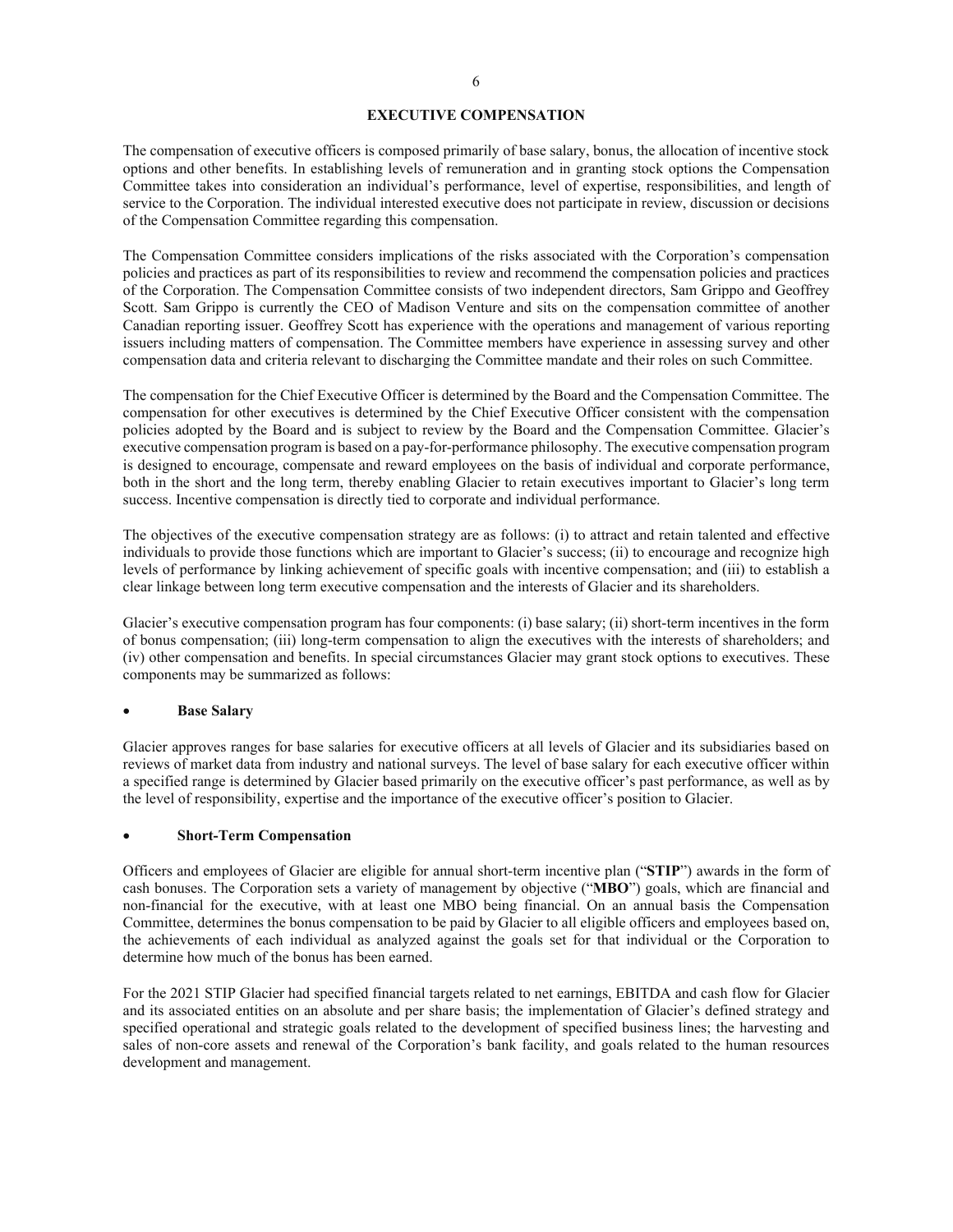## **Long-Term Compensation**

The long term incentive plan ("**LTIP**") of Glacier is intended to align the objectives of executives with the interests of shareholders.

Recognizing the circumstances facing the Corporation in the media industry, the Corporation is continuing to phase in, over an appropriate period, the degree of weighting placed on the quantifiable key performance indicators ("**KPIs**") to allow for the prudent transformation of the Corporation's operations consistent with long-term sustainable value creation. The Corporation proposes to determine and measure the KPIs with consideration given to industry peers. Consideration is also being given on a non-quantifiable basis to the operational efforts and general progress made with respect to the prudent transformation of the Corporation's operations consistent with long-term sustainable value creation.

The LTIP based compensation may be paid in the form of either cash payments to executives and/or cash payments which require that executives use the cash payments net of taxes to purchase Shares.

## **Stock Option Grants**

The grant of stock options under Glacier's Option Plan is determined by the Board. It is not currently anticipated that the Plan will be used on an annual basis but may be used as needs arise. The Plan is designed to give each option holder an interest in preserving and maximizing shareholder value in the longer term, to enable Glacier to attract and retain individuals with experience and ability, and to reward individuals for current performance and expected future performance. Glacier considers stock option grants when reviewing executive officer compensation packages as a whole.

## **Other Compensation and Benefits**

Benefits are maintained at a level which is competitive overall in relation to appropriate external comparisons. Executive officers of Glacier are entitled to certain perquisites which vary with their level of responsibility. These perquisites are considered part of a competitive compensation package and are not always related to corporate performance.

## x **Chief Executive Officer's Compensation**

The basis upon which the compensation of Glacier's Chief Executive Officer is determined is consistent with the compensation policy and structure which is applicable to all of Glacier's executive officers as set forth above.

## **Clawback Policy**

The Corporation has implemented a clawback policy, effective for any compensation paid after December 31, 2013, that applies to the executive officers. The policy provides that the Corporation, at the discretion of the Compensation Committee, may seek reimbursement for variable cash compensation awarded to an executive in situations where (a) there is a substantial restatement of Glacier's financial statements filed with the securities commissions in Canada (other than a restatement caused by a change in applicable rules or interpretations) and the price of the Shares has substantially decreased as a result of the restatement, (b) the incentive compensation would have been lower had the financial results been properly reported, (c) the restatement is within three years after the first filing of the financial statements; and (d) the Board determines in good faith that the executive officer engaged in fraud or misconduct that caused or contributed to the restatement.

## x **CEO Share Ownership**

The Chief Executive Officer is awarded share option grants in Madison Venture, which owns 53.23% of the Corporation. Through these shareholdings he has an aligned interest in the Shares. This process is intended to ensure that the CEO is invested in and incented to take actions consistent with the long-term growth of the Corporation. It is the policy of the Corporation to pay Madison Venture for these share option grants.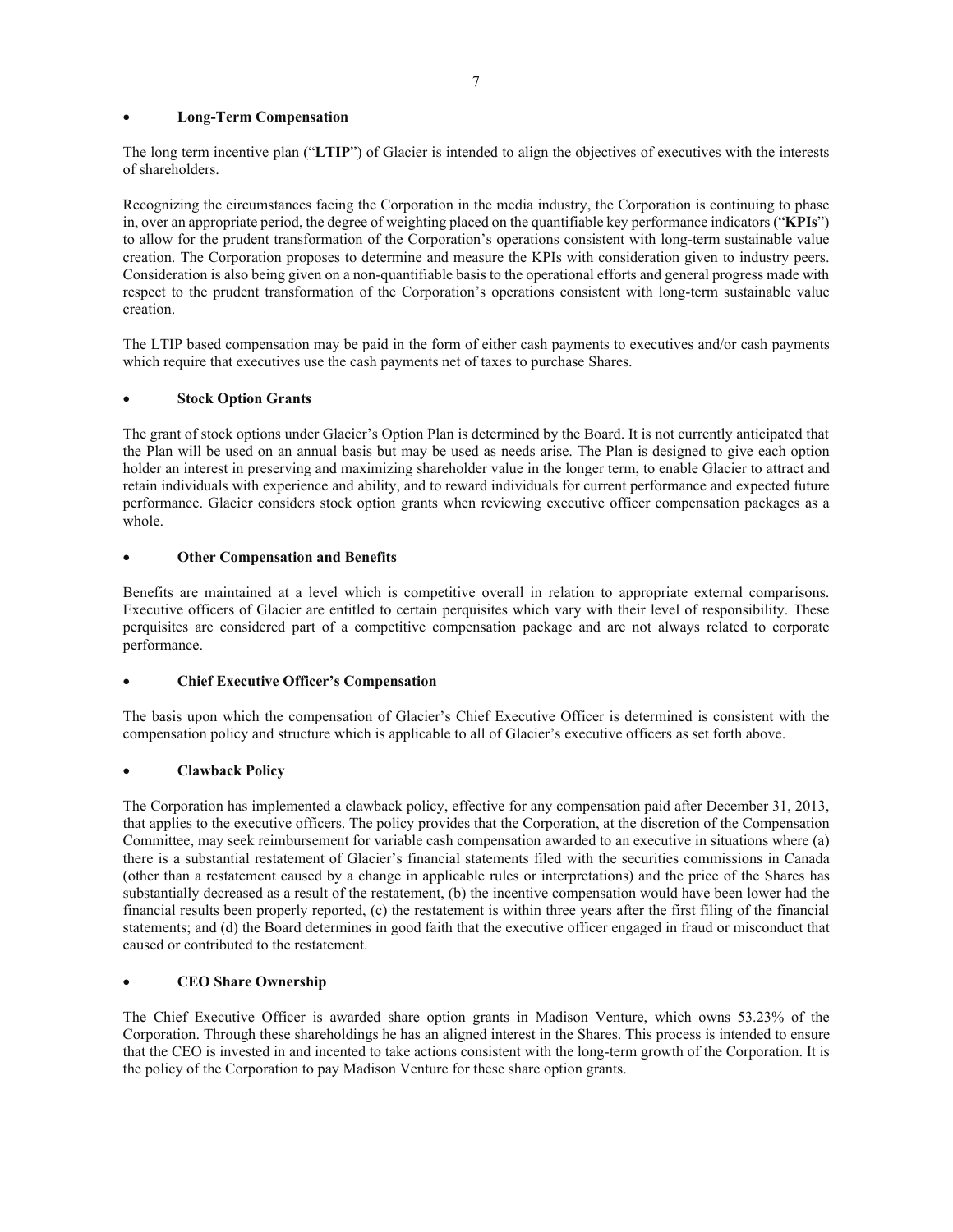The Corporation also believes that an ownership policy for the Chief Executive Officer, which requires him to directly hold Shares of the Corporation, is prudent and provides direct alignment with the Corporation, thereby providing comfort to shareholders in that it indicates the Chief Executive Officer's direct commitment to the Corporation.

To reflect this objective, Glacier's policy requires the Chief Executive Officer to purchase annually a minimum amount of shares of the Corporation equal to at least 20% of his base salary for a given year, until he achieves (and maintains) a minimum ownership level of Shares equivalent to 150% of the sum of his base salary and STIP payment.

#### x **Other**

The Board, with input from the Compensation Committee, has carefully considered emerging practices aimed at further aligning executive compensation with the interests of shareholders. The Board has adopted an advisory vote on executive compensation. Refer to the Section entitled "Advisory Vote on Executive Compensation".

#### x **Summary Executive Compensation**

The following table provides a summary of the compensation earned in respect of the last financial year by each of the Chief Executive Officer, Chief Financial Officer and other executive officers receiving total compensation in excess of \$150,000 ("**Named Executive Officers"** or "**NEO's**").

| <b>Name</b><br>and<br>principal<br>position                                 | Year                 | <b>Salary</b><br><b>(S)</b>   | Share-<br>based<br>awards<br>(S)                                   | Option-<br>based<br>awards<br>(S)                                                    |                               | Non-equity incentive<br>plan compensation<br>(S)     | All other<br>compensation<br><b>(S)</b> | Total<br>compensation<br><b>(S)</b> |
|-----------------------------------------------------------------------------|----------------------|-------------------------------|--------------------------------------------------------------------|--------------------------------------------------------------------------------------|-------------------------------|------------------------------------------------------|-----------------------------------------|-------------------------------------|
| (a)                                                                         | (b)                  | (c)                           | (d)                                                                | (e)                                                                                  |                               | (f)                                                  | (h)                                     | (i)                                 |
|                                                                             |                      |                               |                                                                    |                                                                                      | Annual<br>incentive<br>plans  | Long-<br>term<br>incentive<br>plans                  |                                         |                                     |
|                                                                             |                      |                               |                                                                    |                                                                                      | (f1)                          | (f2)                                                 |                                         |                                     |
| Jonathon Kennedy <sup>(1)</sup><br>President and Chief<br>Executive Officer | 2021<br>2020<br>2019 | 427,471<br>393,796<br>418,719 | $77,724$ <sup>(1)</sup><br>$65,000^{(1)}$<br>59,500 <sup>(1)</sup> | $\overline{\phantom{a}}$<br>$\overline{\phantom{a}}$<br>$\qquad \qquad \blacksquare$ | 201,725<br>315,000<br>315,295 | $\overline{\phantom{a}}$<br>$\overline{\phantom{a}}$ |                                         | 706,920<br>773,796<br>793,514       |
| Orest Smysnuik<br>Chief Financial Officer                                   | 2021<br>2020<br>2019 | 256,727<br>231,473<br>254,421 |                                                                    | $\overline{\phantom{a}}$<br>$\overline{\phantom{a}}$<br>$\qquad \qquad \blacksquare$ | 155,000<br>105,000<br>110,000 | $\overline{\phantom{a}}$<br>$\blacksquare$<br>٠      | 40,000<br>40,000<br>40,000              | 451,727<br>376,473<br>404,421       |
| Mark Melville <sup>(1)</sup><br>President, Business<br>Information          | 2021<br>2020<br>2019 | 381,906<br>321,300<br>356,966 | $283,464^{(1)}$<br>$200,000^{(1)}$<br>$140,000^{(1)}$              | $\overline{\phantom{a}}$<br>$\overline{\phantom{a}}$<br>٠                            | 305,057<br>150,000<br>150,000 | $\overline{\phantom{0}}$<br>$\blacksquare$           | 60,000                                  | 970,427<br>671,300<br>706,966       |

#### **SUMMARY COMPENSATION TABLE**

Notes:

(1) Certain NEO's of the Company receive share options in Madison Venture as part of his LTIP plan and the Company reimburses Madison Venture for those options.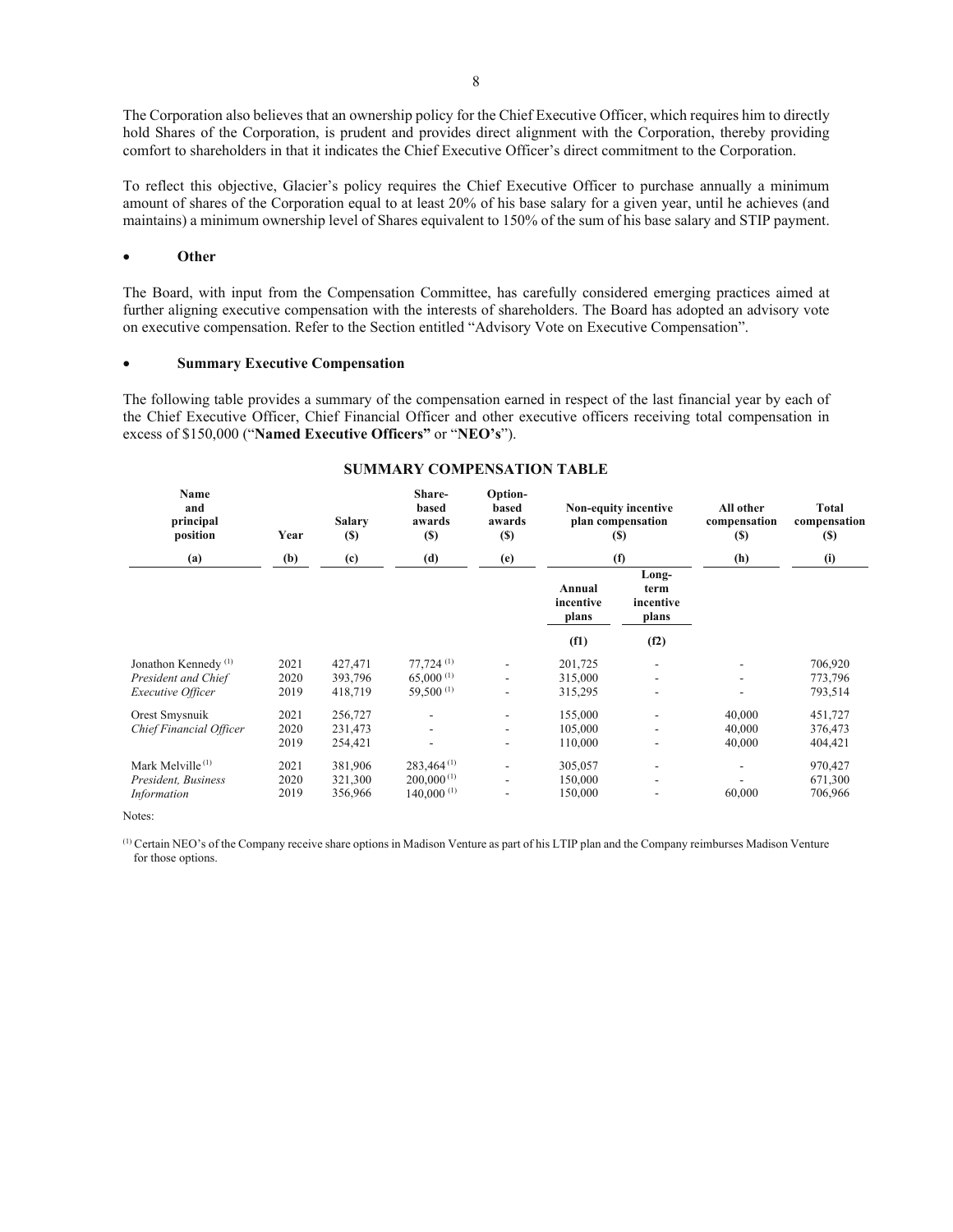## **Option Grants**

The following table sets forth details of all option grants outstanding as at the end of the most recently completed financial year for each of the NEO's:

|                  | <b>Option-based Awards</b>                                                  |                                        |                           |                                                                   | <b>Share-based Awards</b>                                                      |                                                                                                |  |
|------------------|-----------------------------------------------------------------------------|----------------------------------------|---------------------------|-------------------------------------------------------------------|--------------------------------------------------------------------------------|------------------------------------------------------------------------------------------------|--|
| <b>Name</b>      | Number of<br>securities<br>underlying<br>unexercised<br>options<br>$^{(#)}$ | Option<br>exercise price<br><b>(S)</b> | Option<br>expiration date | Value of<br>unexercised<br>in-the-money<br>options<br><b>(\$)</b> | Number of<br>shares or units<br>of shares that<br>have not<br>vested<br>$(\#)$ | Market or<br>payout value<br>of share-based<br>awards that<br>have not<br>vested<br><b>(S)</b> |  |
| (a)              | (b)                                                                         | (c)                                    | (d)                       | (e)                                                               | (f)                                                                            | (g)                                                                                            |  |
| Jonathon Kennedy |                                                                             |                                        |                           |                                                                   |                                                                                |                                                                                                |  |
| Orest Smysnuik   |                                                                             |                                        |                           |                                                                   |                                                                                |                                                                                                |  |
| Mark Melville    |                                                                             |                                        |                           |                                                                   |                                                                                |                                                                                                |  |

### **Table on Outstanding share-based awards and option-based awards**

The following table sets forth details of the value of option based awards vested during the most recently completed fiscal year for each of the Named Executive:

## **Table On Incentive Plan Awards - Value Vested Or Earned During The Year**

| <b>Name</b>      | Option-based awards -<br>Value vested during the year<br>(S) | Share-based awards -<br>Value vested during the year<br><b>(S)</b> | Non-equity incentive plan<br>compensation -<br>Value earned during the year<br>(S) |
|------------------|--------------------------------------------------------------|--------------------------------------------------------------------|------------------------------------------------------------------------------------|
| (a)              | (b)                                                          | (c)                                                                | (d)                                                                                |
| Jonathon Kennedy | $\overline{\phantom{0}}$                                     | $\overline{\phantom{0}}$                                           |                                                                                    |
| Orest Smysnuik   |                                                              |                                                                    |                                                                                    |
| Mark Melville    | $\overline{\phantom{0}}$                                     |                                                                    |                                                                                    |

## **Compensation of Directors**

The following table sets forth detail of compensation provided to the directors of the Corporation for the most recently completed fiscal year.

| <b>Name</b><br>(a) | Fees<br>earned<br>(\$)<br>(b) | Share-<br>based<br>awards<br>(c) | Option-<br>based<br>awards<br>(d) | Non-equity<br>incentive plan<br>compensation<br>(e) | All other<br>compensation<br><b>(S)</b><br>(g) | <b>Total</b><br>$(\$)$<br>(h) |  |
|--------------------|-------------------------------|----------------------------------|-----------------------------------|-----------------------------------------------------|------------------------------------------------|-------------------------------|--|
| Sam Grippo         | 27,000                        |                                  | $\overline{\phantom{0}}$          |                                                     | $\overline{\phantom{0}}$                       | 27,000                        |  |
| Bruce W. Aunger    | 32,000                        | $\overline{\phantom{a}}$         | $\overline{\phantom{0}}$          | $\overline{\phantom{0}}$                            | $\overline{\phantom{0}}$                       | 32,000                        |  |
| Geoffrey L. Scott  | 26,000                        |                                  |                                   |                                                     |                                                | 26,000                        |  |
| Chris Heming       | 30,000                        |                                  | $\overline{\phantom{0}}$          |                                                     | $\overline{\phantom{a}}$                       | 30,000                        |  |
| Hugh McKinnon      | 32,000                        |                                  | $\overline{\phantom{0}}$          |                                                     |                                                | 32,000                        |  |
|                    |                               |                                  |                                   |                                                     |                                                |                               |  |

#### **Director Compensation Table**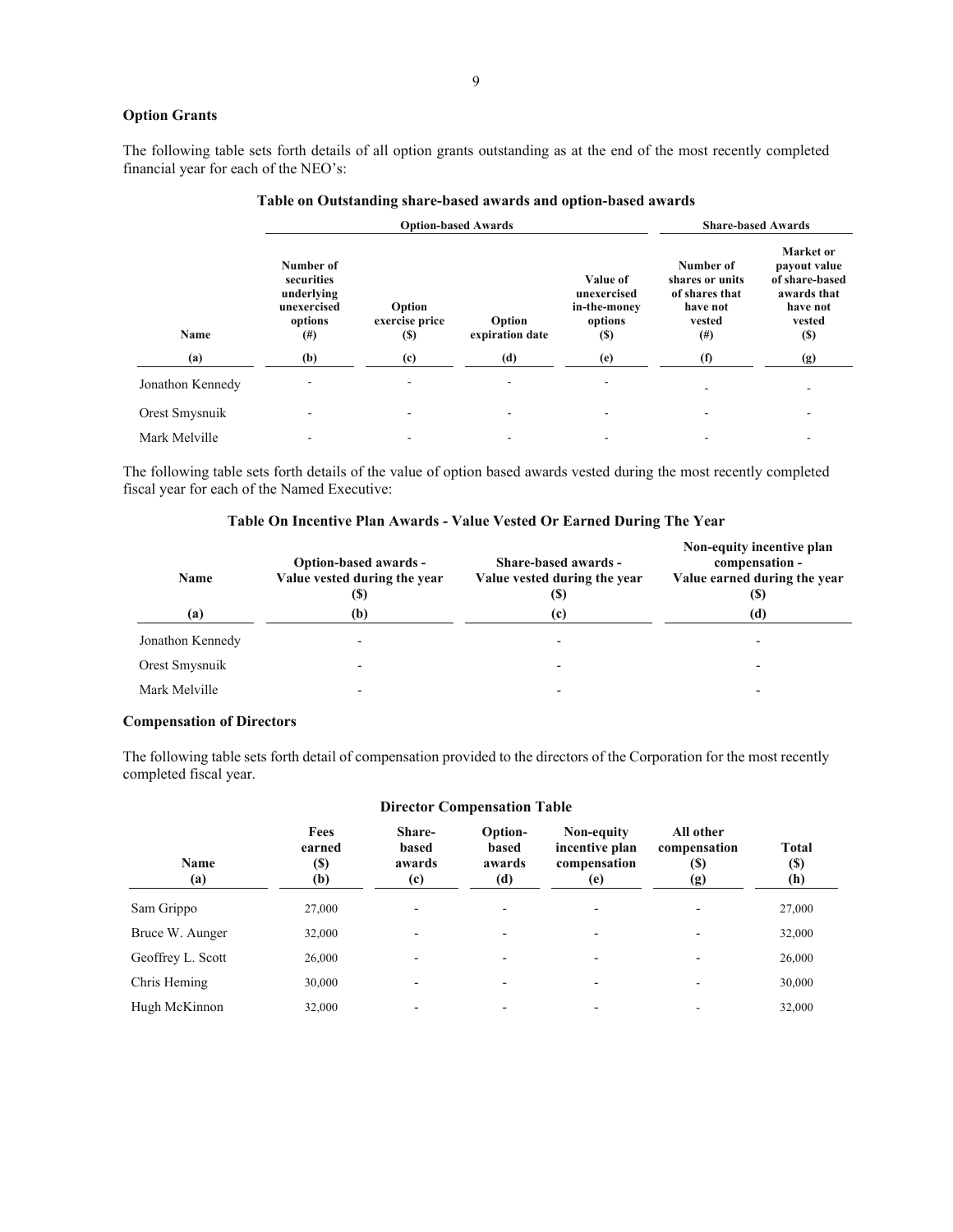The compensation paid to each director is an aggregate amount of \$20,000 per year, payable in quarterly instalments and \$1,000 per directors' meeting attended. The Directors' fees for Messrs. Grippo and Aunger are paid to Madison Venture.

The following table sets forth details of the value of option based awards vested during the most recently completed fiscal year for each of the directors:

| <b>Name</b>       | Option-based awards -<br>Value vested during the year<br>$\left( \mathbb{S}\right)$ | Share-based awards $-$<br>Value vested during the year<br>(S) | Non-equity incentive plan<br>compensation-<br>Value earned during the year<br>(5) |
|-------------------|-------------------------------------------------------------------------------------|---------------------------------------------------------------|-----------------------------------------------------------------------------------|
| (a)               | (b)                                                                                 | (c)                                                           | (d)                                                                               |
| Sam Grippo        |                                                                                     |                                                               |                                                                                   |
| Bruce W. Aunger   | ٠                                                                                   | ٠                                                             |                                                                                   |
| Geoffrey L. Scott |                                                                                     |                                                               |                                                                                   |
| Chris Heming      |                                                                                     |                                                               |                                                                                   |
| Hugh McKinnon     |                                                                                     |                                                               |                                                                                   |

### **Directors' Table On Incentive Plan Awards - Value Vested or Earned during the Year**

## **Performance Graph**

The following chart shows the Shareholder return on the Shares for the period from January 1, 2016 to December 31, 2021, together with the cumulative return for the S&P/TSX Composite Index and the S&P/TSE Canadian Small Cap Index for the same period, based on the closing price on the last trading day of each fiscal year. The chart assumes an initial investment of \$100.



The compensation of the Corporation's Named Executive Officers during this period was not directly tied to the price of the Shares. The majority of the compensation of the Named Executive Officers is composed of a fixed salary and performance components tied to financial, operational, and other goals, which currently, do not necessarily correspond to changes in the price of the Shares.

#### **STOCK OPTION PLAN**

Glacier's stock option plan ("the Plan") is administered by the Glacier Board of Directors. Directors, employees and persons who provide services to Glacier are eligible to participate in the Plan.

The Plan provides that options to acquire a maximum of 2,238,348 outstanding Shares (2.5% of the outstanding Shares) may be allocated to participants. As of the date of this circular, there are no options outstanding for the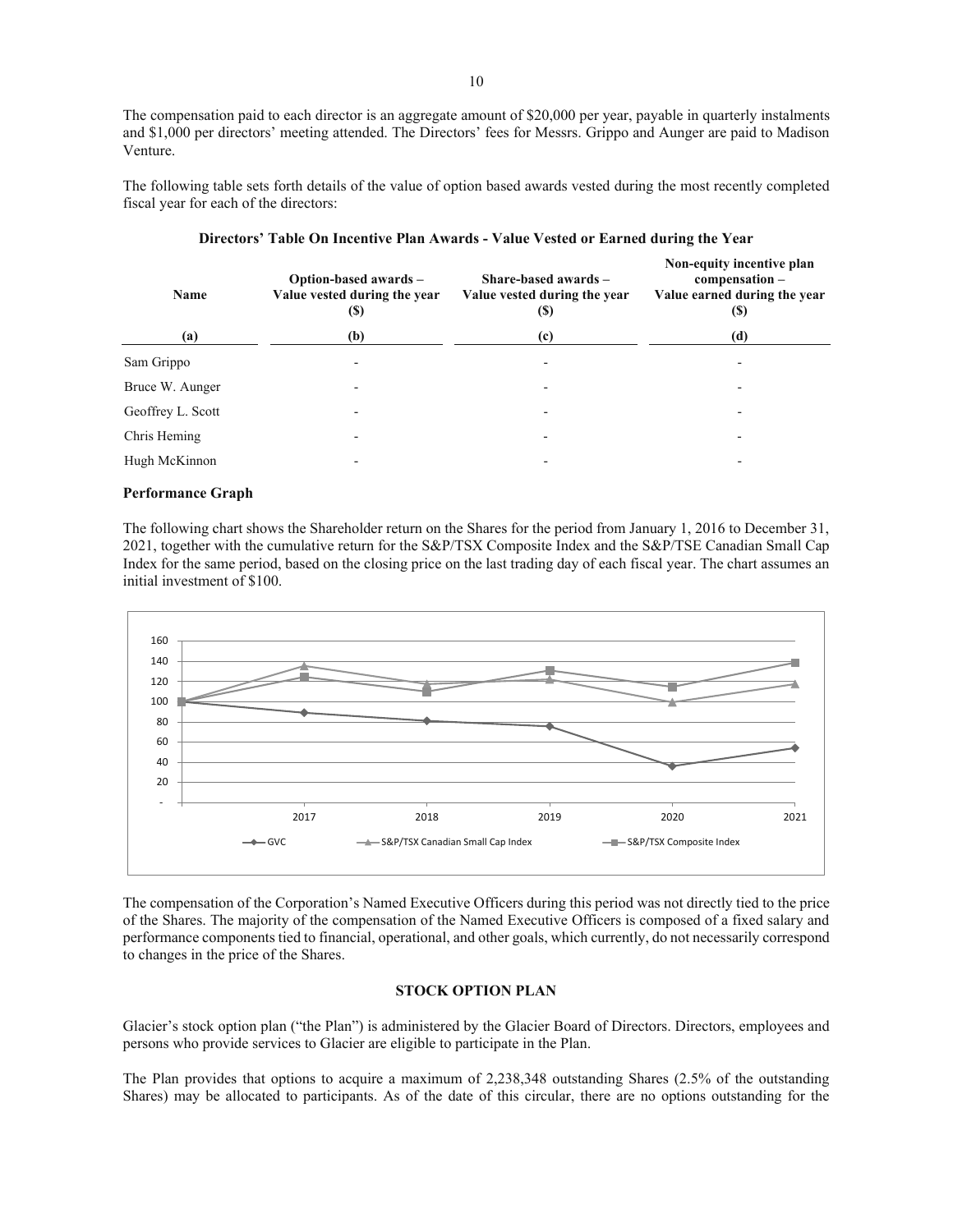purchase of Shares under the Plan. The number of Shares remaining reserved for issuance is 1,588,348 Shares. The exercise price of each option is determined by the Board of Directors of Glacier at the time of grant of the option and cannot be less than the closing price of Glacier's Shares on the Toronto Stock Exchange on the last trading day before the option is granted. The annual burn rate (as calculated pursuant to the TSX Company Manual) for the Plan was zero in each of the last three fiscal years.

The Plan provides that Glacier shall not grant options to insiders of Glacier which will, when exercised, exceed 10% of the outstanding Shares. In addition, the Plan provides that Glacier shall not grant options to any one person that could, when exercised, result in the issuance of Shares exceeding 5% of the outstanding Shares.

Options granted under the Plan are not assignable or transferable by the grantee. The expiry date of options are set by the Board of Directors of Glacier at the time of the grant of the option, subject to a maximum term of 10 years. In addition, options issued to employees or service providers of Glacier under the Plan terminate upon termination of employment for just cause or as a result of a regulatory order and terminate 30 days following death, termination by the Corporation without just cause or voluntary termination. Options issued to directors of Glacier terminate as follows: (i) six months after death; (ii) upon the director ceasing to hold office as a result of a regulatory order, being removed by shareholder resolution, or failing to meet the director qualification criteria of the CBCA; and (iii) 30 days after ceasing to hold office in any other case.

Subject to regulatory approval, the Board of Directors of Glacier may amend the Plan and the terms and conditions of options, including any necessary amendments resulting from a change in law, provided that no such amendment may, without the consent of the option holder, alter the terms and conditions of any option or impair the rights of the option holder under options awarded prior to the date of such amendment. Any substantial amendments to the Plan are subject to Shareholder approval.

#### *General*

The following table sets out equity compensation plan information as at the end of the financial year ended December 31, 2021.

#### **Equity Compensation Plan Information**

| <b>Plan Category</b>                                                                       | Number of securities to be.<br>issued upon exercise of<br>outstanding options,<br>warrants and rights<br>(a) | Weighted average exercise<br>price of outstanding<br>options, warrants and<br>rights<br>(b) | <b>Number of securities</b><br>remaining available for<br>future issuance under<br>equity compensation plans<br>(excluding securities)<br>reflected in column (a))<br>(c) |
|--------------------------------------------------------------------------------------------|--------------------------------------------------------------------------------------------------------------|---------------------------------------------------------------------------------------------|---------------------------------------------------------------------------------------------------------------------------------------------------------------------------|
| Equity compensation plans<br>approved by security holders $-$<br><b>Share Option Plans</b> | Nil                                                                                                          | N/A                                                                                         | 1,588,348                                                                                                                                                                 |
| Equity compensations plans<br>not approved by<br>securityholders                           | Nil                                                                                                          | N/A                                                                                         | N/A                                                                                                                                                                       |
| Total                                                                                      | Nil                                                                                                          | N/A                                                                                         | 1,588,348                                                                                                                                                                 |

## **INDEBTEDNESS OF DIRECTORS AND SENIOR OFFICERS**

None of the directors, the proposed nominees for election as directors, executive officers, employees and former executive officers or their respective associates or affiliates, is or has been indebted to Glacier or its subsidiaries since the beginning of the last completed financial year of Glacier.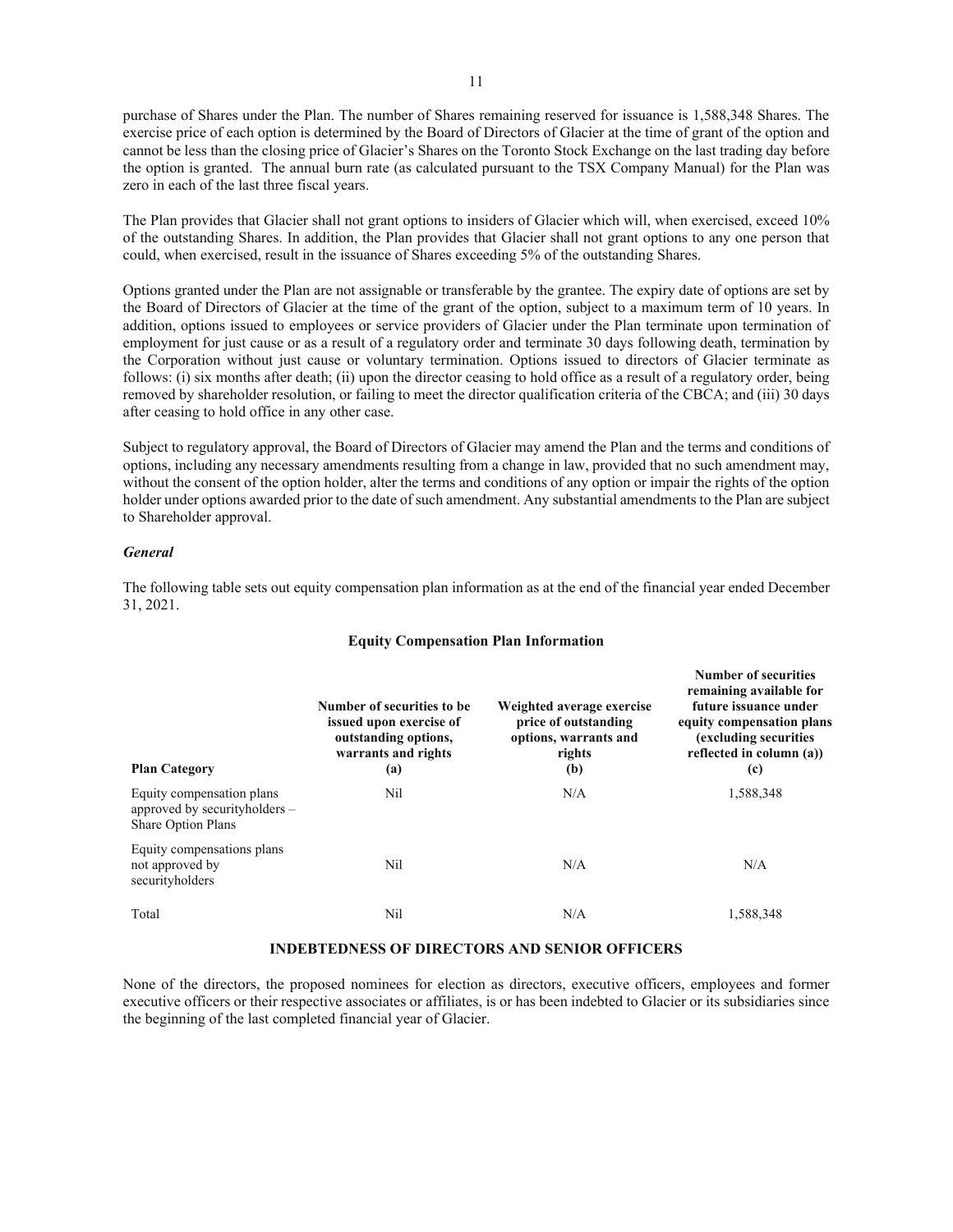#### **DIRECTOR AND OFFICERS LIABILITY INSURANCE**

During the financial year ended December 31, 2021, Glacier purchased directors' liability insurance in the amount of \$15,000,000, renewable annually, with a deductible ranging from CAD\$50,000 to USD\$100,000, country dependent. The annual premium paid during 2021 was \$191,500.

### **ADVISORY VOTE ON EXECUTIVE COMPENSATION**

The Board of Glacier has in recent years spent considerable time and effort in defining and implementing an executive compensation program, and believes that it achieves the goal of enhancing the growth and sustainment of long-term shareholder value while attracting, motivating and retaining executive talent. The Board believes that shareholders should be well informed as to, and fully understand, the objectives, philosophy and principles that it has used to make executive compensation decisions and the oversight of any risks inherent in the Corporation's compensation program. For information regarding the Corporation's approach to executive compensation, shareholders should review the section "Compensation Discussion and Analysis".

The Board values and encourages constructive dialogue on compensation and other important governance topics with the shareholders of the Corporation, to whom the Board is ultimately accountable. The Board has monitored developments and trends relating to shareholders having an advisory vote on executive compensation (commonly referred to as "say on pay"). In forming its resolution for the say on pay vote, the Corporation has reviewed information set forth on this topic by the Canadian Coalition for Good Governance.

As this is an advisory vote, the results will not be binding upon the Board. However, the Board will take the results of the advisory vote into account, as appropriate, when considering future compensation policies, procedures and decisions and in determining whether there is a need to significantly increase their engagement with shareholders on compensation related matters. In the event that a significant number of shareholders oppose the resolution, the Board will consult with the shareholders of the Corporation to understand their concerns and will review the Corporation's approach to compensation in the context of these concerns.

Accordingly, the Board proposes that you indicate your support for the Corporation's approach to executive compensation disclosed in this Circular by voting in favour of or against the following advisory resolution:

"BE IT RESOLVED THAT, on an advisory basis and not to diminish the role and responsibilities of the Board of Directors, the shareholders accept the approach to executive compensation disclosed in Glacier's Management Proxy Circular delivered in advance of the Annual General Meeting of shareholders."

#### **The Board recommends a vote FOR the above resolution.**

## **APPOINTMENT OF AUDITORS**

The management of Glacier intends to nominate PricewaterhouseCoopers LLP, Chartered Accountants, for appointment as auditors of Glacier. Forms of proxy given pursuant to the solicitation of the management of Glacier will, on any poll, be voted as directed and, if there is no direction, be voted for the appointment of PricewaterhouseCoopers LLP, Chartered Accountants, as auditors of Glacier at a remuneration to be fixed by the directors, to hold office until the close of the next annual general meeting of Glacier. PricewaterhouseCoopers LLP, Chartered Accountants, were first appointed as auditors of Glacier on June 25, 2010.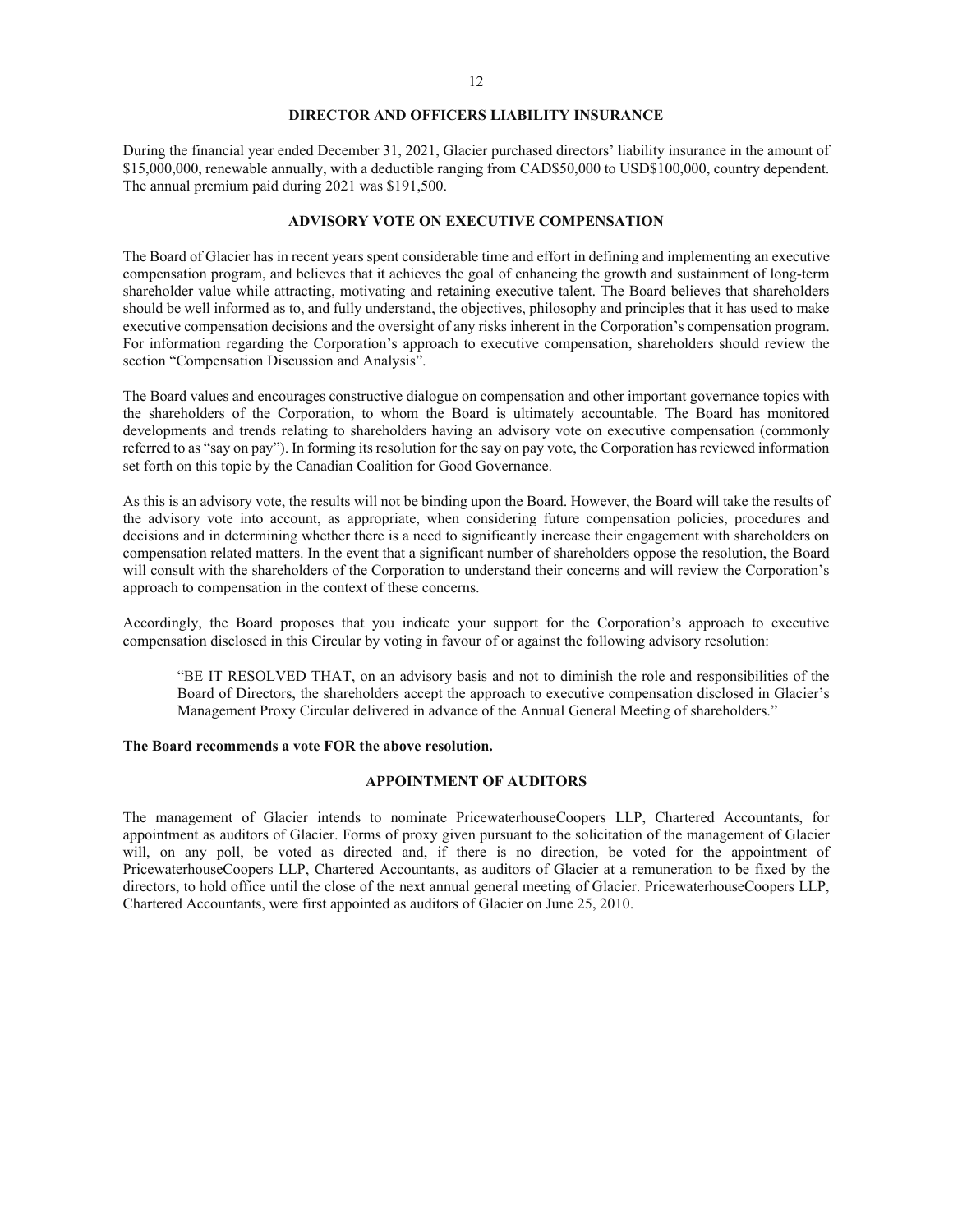The following table sets forth the aggregate fees billed by PricewaterhouseCoopers to the Corporation for the 2020 and 2021 fiscal years:

| <b>Financial Period</b>                  | <b>Audit Fees</b> <sup>(1)</sup><br>(S) | <b>Audit-Related Fees</b> <sup>(2)</sup><br>(S) | Tax $Fees^{(3)}$<br>(S) | <b>All Other Fees</b><br>(S) |
|------------------------------------------|-----------------------------------------|-------------------------------------------------|-------------------------|------------------------------|
| January 1, 2021 to<br>December 31, 2021  | 521,000                                 | 15,000                                          | Nil                     | Nil                          |
| January $1,2020$ to<br>December 31, 2020 | 539,200                                 | Nil                                             | 493                     | Nil                          |

(1) "Audit Fees" include fees necessary to perform the annual audit and quarterly reviews of the Corporation's financial statements. Audit Fees include fees for review of tax provisions and for accounting consultations on matters reflected in the financial statements. Audit fees also include audit or other attest services required by legislation or regulation, such as comfort letters, consents, reviews of securities filings and statutory audits.

- (2) "Audit-Related Fees" include services that are traditionally performed by the auditor. These audit-related services include employee benefit audits, due diligence assistance, accounting consultations on proposed transactions, internal control reviews and audit or attest services not required by legislation or regulation.
- (3) "Tax Fees" include fees for all tax services other than those included in "Audit Fees" and "Audit-Related Fees". This category includes fees for tax compliance, tax planning and tax advice. Tax planning and tax advice includes assistance with tax audits and appeals, tax advice related to mergers and acquisitions, and requests for rulings or technical advice from tax authorities.

## **MANAGEMENT CONTRACTS**

Madison Venture of Vancouver, British Columbia provides strategic, financial and transactional advisory services and administrative services to Glacier on an ongoing basis. This has been done with the intention of maintaining an efficient and cost effective corporate overhead structure, instead of a) hiring more full-time corporate and administrative staff and thereby increasing fixed overhead costs and b) retaining outside professional advisory firms on a more extensive basis. During the financial year ending December 31, 2021, Madison Venture was paid \$1,972,966 for these services. These services were provided in the normal course of operations and were measured at the exchange amount, which represented the amount of consideration established and agreed to by the parties.

#### **INTEREST OF INSIDERS IN MATERIAL TRANSACTIONS**

Except as disclosed herein, none of the persons who were Directors or executive officers of Glacier at any time during Glacier's last financial year, the proposed nominees for election to the board of directors of Glacier, holders of 10% or more of Glacier's Shares or the associates or affiliates of those persons, has any material interest, direct or indirect, by way of beneficial ownership of securities or otherwise, in any transaction or proposed transaction which has materially affected or would materially affect Glacier or any of its subsidiaries.

### **INTEREST OF CERTAIN PERSONS IN MATTERS TO BE ACTED UPON**

Except as disclosed elsewhere in this Circular, no director or executive officer of Glacier or any proposed nominee of management of Glacier for election as a director of Glacier, nor any associate or affiliate of the foregoing persons has any material interest, direct or indirect, by way of beneficial ownership of securities or otherwise, in matters to be acted upon at the Meeting.

#### **OTHER MATTERS**

It is not known whether any other matters will come before the Meeting other than those set forth above and in the notice of meeting, but if any other matters do arise, the persons named in the Proxy intend to vote on any poll, in accordance with their best judgement, exercising discretionary authority with respect to amendments or variations of matters ratified in the notice of meeting and other matters which may properly come before the Meeting or any adjournment of the Meeting.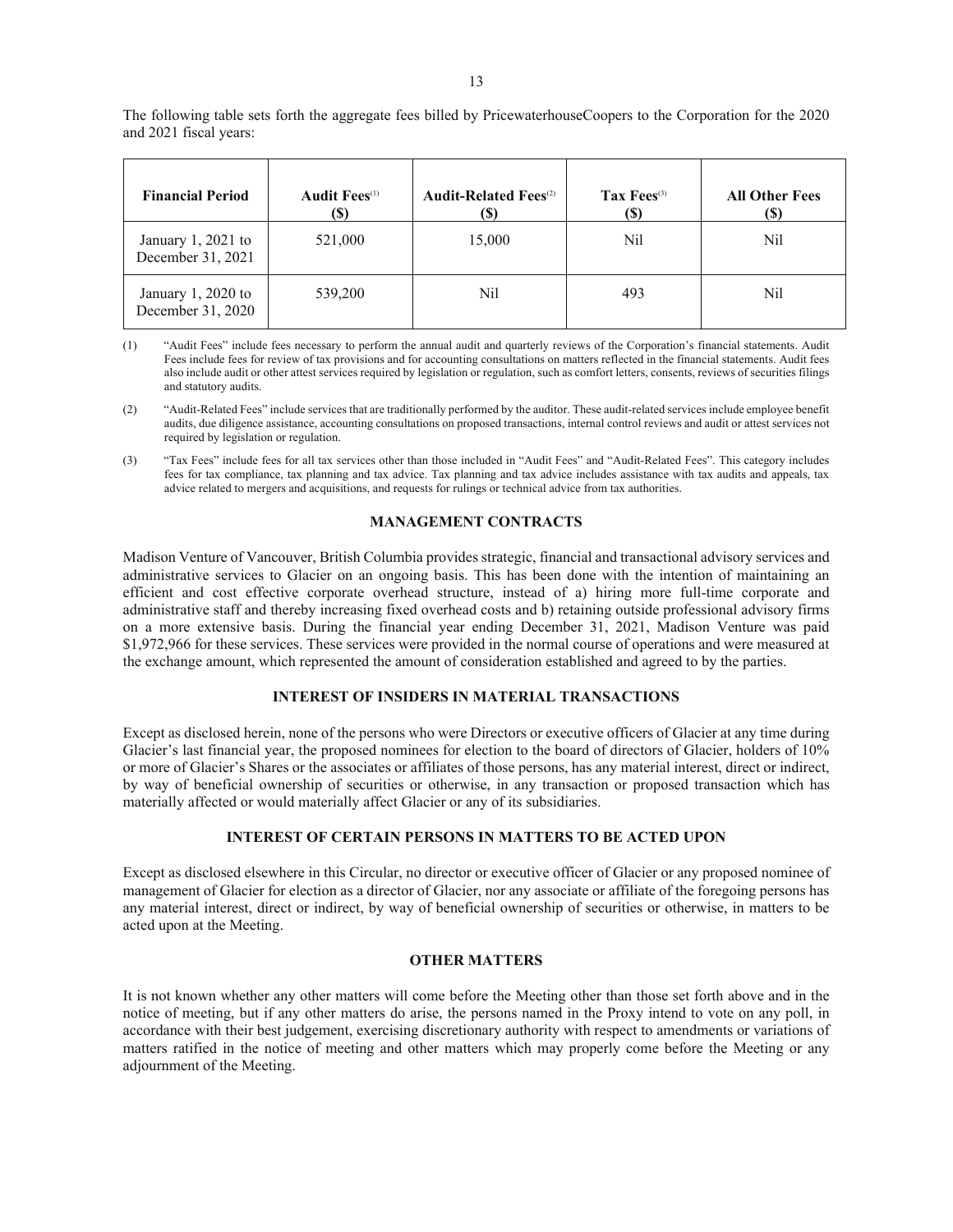#### **SHAREHOLDER PROPOSALS**

Shareholders proposals to be considered at the 2023 annual meeting of shareholders must be received at the head office of Glacier no later than February 25, 2023 to be included in the management proxy circular for such annual meeting.

### **ADDITIONAL INFORMATION**

Additional information relating to Glacier is on SEDAR at www.sedar.com and on Glacier's website at www.glaciermedia.ca. Financial information relating to Glacier is provided in Glacier's comparative financial statements for the year ended December 31, 2021 and related management's discussion and analysis. Shareholders may contact the Secretary of Glacier at 2188 Yukon Street, Vancouver, B.C. V5Y 3P1, telephone (604) 872-8565 to request copies of Glacier's financial statements and management's discussion and analysis.

The contents and sending of this Information Circular have been approved by the board of directors of Glacier.

DATED at Vancouver, British Columbia the 26<sup>th</sup> day of May, 2022.

## **ON BEHALF OF THE BOARD**

*"Jonathon Kennedy"*

Jonathon J. L. Kennedy, President & Chief Executive Officer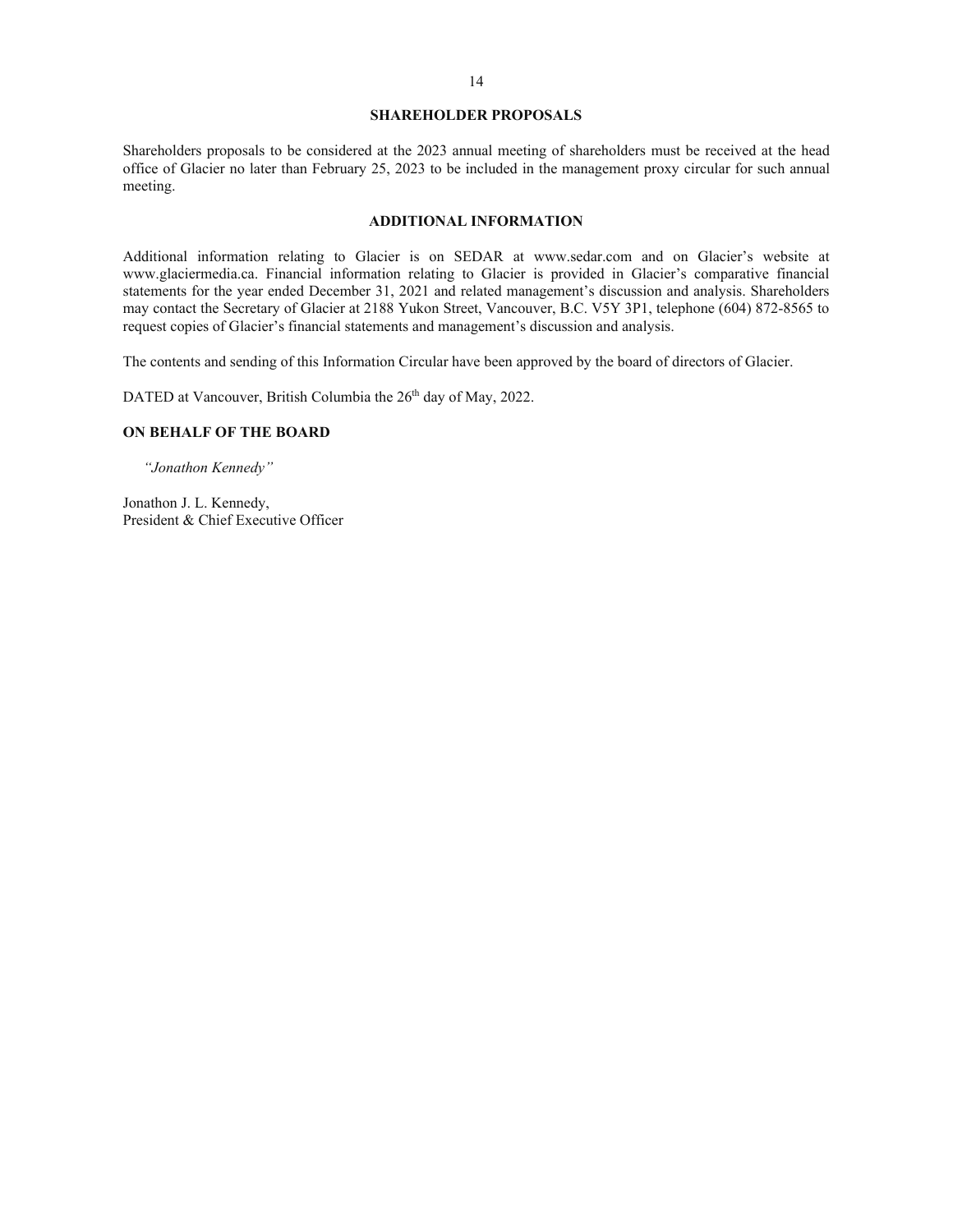# **APPENDIX A**

# **STATEMENT OF CORPORATE GOVERNANCE PRACTICES**

The Corporation seeks to attain high standards of corporate governance. The Board of Directors has carefully considered the Corporate Governance Guidelines set forth in National Policy 58-201 (the "Guidelines"). A description of the Corporation's corporate governance practices is set out below in response to the requirements of National Instrument 58-101 "Disclosure of Corporate Governance Practices" and the diversity disclosure requirements under section 172.1 of the CBCA.

| Form 58-101F1-<br><b>Corporate Governance Disclosure or CBCA</b><br><b>Diversity Disclosure</b>                                                                                                                                                                                                                                                                                           | <b>The Corporation's Practices</b>                                                                                                                                                                                                                                                                          |
|-------------------------------------------------------------------------------------------------------------------------------------------------------------------------------------------------------------------------------------------------------------------------------------------------------------------------------------------------------------------------------------------|-------------------------------------------------------------------------------------------------------------------------------------------------------------------------------------------------------------------------------------------------------------------------------------------------------------|
| 1. Board of Directors                                                                                                                                                                                                                                                                                                                                                                     |                                                                                                                                                                                                                                                                                                             |
| (a) Disclose the identity of directors who are<br>independent.                                                                                                                                                                                                                                                                                                                            | The Board of Directors is comprised of 6 persons. The<br>independent directors are Bruce Aunger, Geoffrey Scott,<br>Chris Heming and Hugh McKinnon.                                                                                                                                                         |
| (b) Disclose the identity of directors who are not<br>independent, and describe the basis for that<br>determination.                                                                                                                                                                                                                                                                      | The directors who are not independent are Jonathon<br>Kennedy and Sam Grippo. Mr. Kennedy is the President<br>and Chief Executive Officer of the Corporation and Sam<br>Grippo is Chief Executive Officer of Madison Venture,<br>the shareholder of the Corporation holding more than 50%<br>of the Shares. |
| (c) Disclose whether or not a majority of directors are<br>independent. If a majority of directors are not<br>independent, describe what the board of directors (the<br>board) does to facilitate its exercise of independent<br>judgment in carrying out its responsibilities.                                                                                                           | The majority of the Board of Directors is comprised of<br>independent members.                                                                                                                                                                                                                              |
| (d) If a director is presently a director of any other<br>issuer that is a reporting issuer (or the equivalent) in a<br>jurisdiction or a foreign jurisdiction, identify both the<br>director and the other issuer.                                                                                                                                                                       | Sam Grippo is a director of Madison Pacific Properties<br>Inc. Bruce W. Aunger is a director of Copper Mountain<br>Mining Corporation and Unisync Corp.                                                                                                                                                     |
| (e) Disclose whether or not the independent directors<br>hold regularly scheduled meetings at which members<br>of management are not in attendance. If the<br>independent directors hold such meetings, disclose the<br>number of meetings held since the beginning of the<br>issuer's most recently completed financial year. If the<br>independent directors do not hold such meetings, | The independent directors hold regularly scheduled<br>meetings at which members of management are not in<br>attendance.<br>Independent directors communicate with each other on an<br>informal basis several times during the year.                                                                         |
| describe what the board does to facilitate open and<br>candid discussion among its independent directors.                                                                                                                                                                                                                                                                                 | At each of its meetings, the Audit Committee meets<br>without members of management in attendance.                                                                                                                                                                                                          |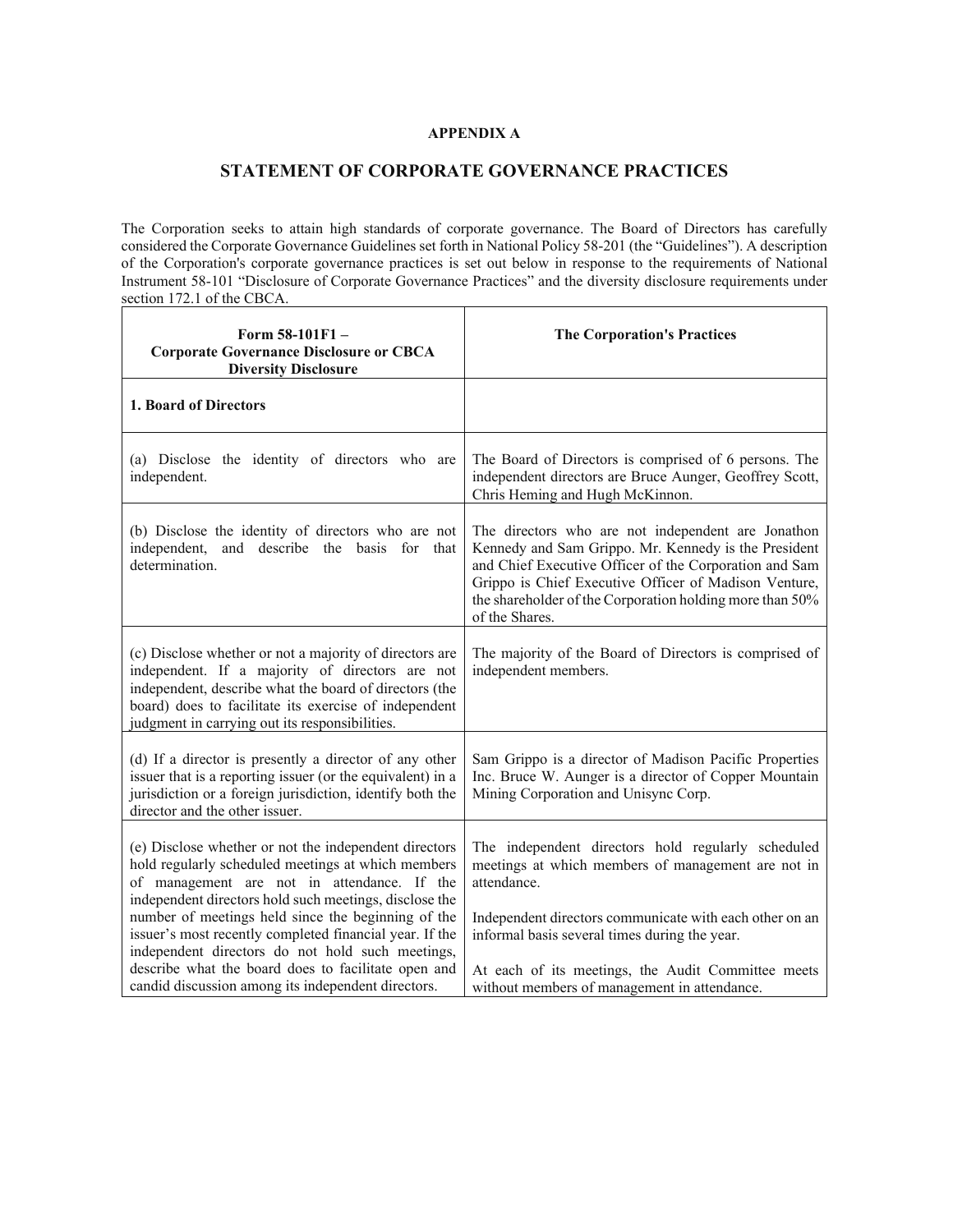| Form 58-101F1-<br><b>Corporate Governance Disclosure or CBCA</b><br><b>Diversity Disclosure</b>                                                                                                                                                                                                                                                                                                                                                                                      |                                                                                                                     | <b>The Corporation's Practices</b> |                                                                                                                                                                                                                                                                                                                                                                                                                                                                                                                                                                                                                                                           |
|--------------------------------------------------------------------------------------------------------------------------------------------------------------------------------------------------------------------------------------------------------------------------------------------------------------------------------------------------------------------------------------------------------------------------------------------------------------------------------------|---------------------------------------------------------------------------------------------------------------------|------------------------------------|-----------------------------------------------------------------------------------------------------------------------------------------------------------------------------------------------------------------------------------------------------------------------------------------------------------------------------------------------------------------------------------------------------------------------------------------------------------------------------------------------------------------------------------------------------------------------------------------------------------------------------------------------------------|
| (f) Disclose whether or not the chair of the board is an<br>independent director. If the board has a chair or lead<br>director who is an independent director, disclose the<br>identity of the independent chair or lead director, and<br>describe his or her role and responsibilities. If the<br>board has neither a chair that is independent nor a lead<br>director that is independent, describe what the board<br>does to provide leadership for its independent<br>directors. | for overseeing<br>responsibilities,<br>responsibilities<br>management.<br>working with the Chief Executive Officer. | including overseeing               | The Chairman of the Board, Sam Grippo, is not an<br>independent director. Mr. Grippo is generally responsible<br>the Board in carrying out<br>its<br>that<br>these<br>are carried out independently of<br>The Chairman of the Board reviews with the Corporate<br>Governance Committee the size and composition of the<br>Board and its committees to ensure efficient decision-<br>making. The Chairman of the Board also acts as a liaison<br>between the Board and management, which involves                                                                                                                                                          |
| $(g)$ Disclose the attendance record of each director for<br>all board meetings held since the beginning of the<br>issuer's most recently completed financial year.                                                                                                                                                                                                                                                                                                                  | 2021 is:                                                                                                            |                                    | The attendance for the directors of the Corporation for<br>meetings held from January 1, 2021 to December 31,                                                                                                                                                                                                                                                                                                                                                                                                                                                                                                                                             |
|                                                                                                                                                                                                                                                                                                                                                                                                                                                                                      | Directors                                                                                                           | Meetings<br>attended               | Meetings eligible                                                                                                                                                                                                                                                                                                                                                                                                                                                                                                                                                                                                                                         |
|                                                                                                                                                                                                                                                                                                                                                                                                                                                                                      | Sam Grippo                                                                                                          | 7                                  | 8                                                                                                                                                                                                                                                                                                                                                                                                                                                                                                                                                                                                                                                         |
|                                                                                                                                                                                                                                                                                                                                                                                                                                                                                      | Jonathon Kennedy                                                                                                    | 8                                  | 8                                                                                                                                                                                                                                                                                                                                                                                                                                                                                                                                                                                                                                                         |
|                                                                                                                                                                                                                                                                                                                                                                                                                                                                                      | <b>Bruce Aunger</b>                                                                                                 | 8                                  | 8                                                                                                                                                                                                                                                                                                                                                                                                                                                                                                                                                                                                                                                         |
|                                                                                                                                                                                                                                                                                                                                                                                                                                                                                      | Geoffrey Scott                                                                                                      | 6                                  | 8                                                                                                                                                                                                                                                                                                                                                                                                                                                                                                                                                                                                                                                         |
|                                                                                                                                                                                                                                                                                                                                                                                                                                                                                      | Chris Hemming                                                                                                       | 7                                  | 8                                                                                                                                                                                                                                                                                                                                                                                                                                                                                                                                                                                                                                                         |
|                                                                                                                                                                                                                                                                                                                                                                                                                                                                                      | Hugh McKinnon                                                                                                       | 8                                  | 8                                                                                                                                                                                                                                                                                                                                                                                                                                                                                                                                                                                                                                                         |
| 2. Board Mandate                                                                                                                                                                                                                                                                                                                                                                                                                                                                     |                                                                                                                     |                                    |                                                                                                                                                                                                                                                                                                                                                                                                                                                                                                                                                                                                                                                           |
| (a) Disclose the text of the board's written mandate. If<br>the board does not have a written mandate, describe<br>how the board delineates its role and responsibilities.                                                                                                                                                                                                                                                                                                           | duties.                                                                                                             |                                    | The Board of Directors is responsible for the stewardship<br>and the general supervision of the management of the<br>business of the Corporation and is to act in the best<br>interests of the Corporation and its stakeholders. The<br>Board will discharge its responsibilities directly and<br>through its committees currently consisting of the Audit<br>Committee, the Compensation Committee, the Corporate<br>Governance Committee, the Pension Committee and the<br>Nominating Committee. In addition, the Board may from<br>time to time, appoint such additional committees as it<br>deems necessary and appropriate in order to discharge its |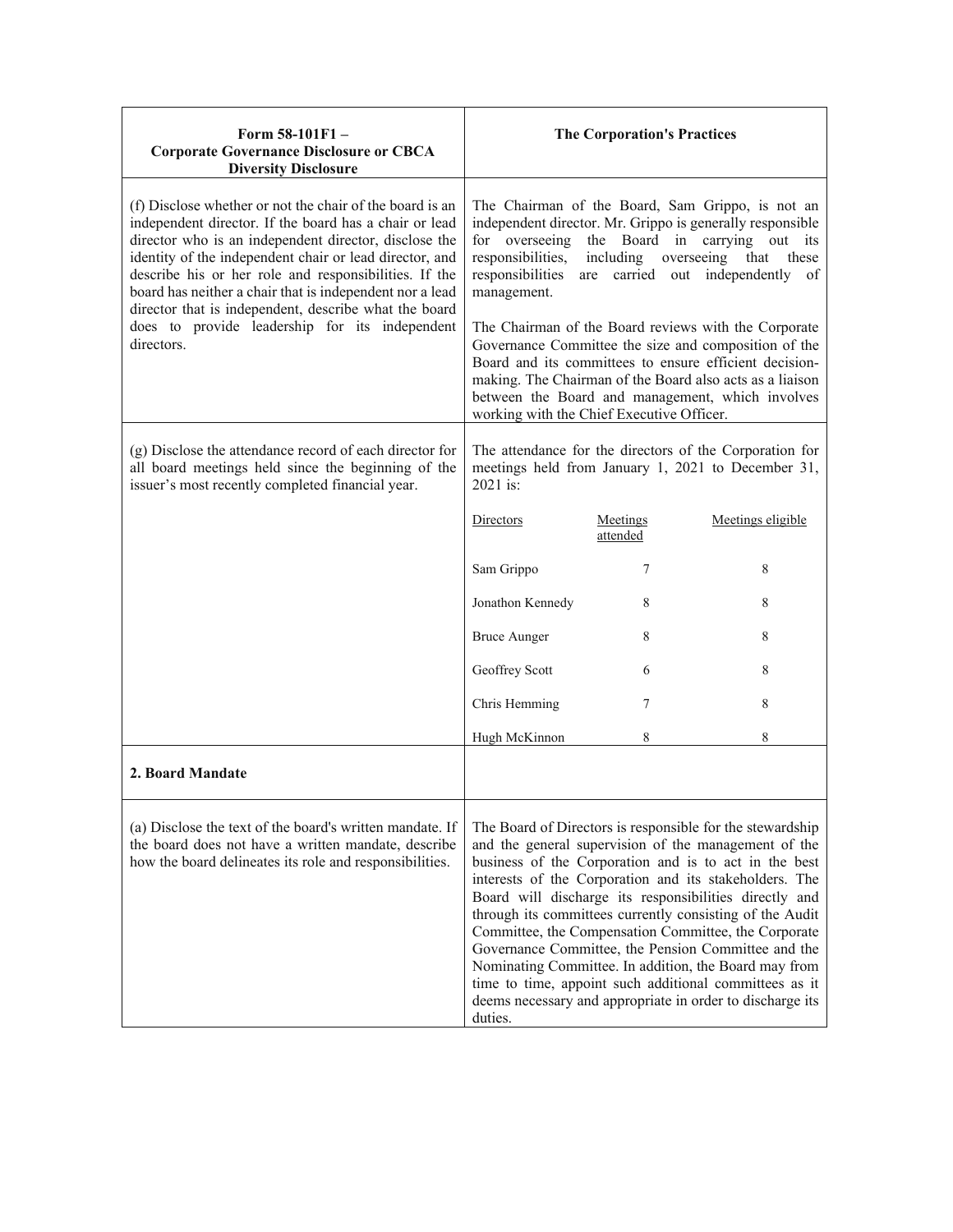| Form $58-101F1 -$<br><b>Corporate Governance Disclosure or CBCA</b><br><b>Diversity Disclosure</b>                                                                                                                                                                                                                                                                           | <b>The Corporation's Practices</b>                                                                                                                                                                                                                                                                                                                                  |
|------------------------------------------------------------------------------------------------------------------------------------------------------------------------------------------------------------------------------------------------------------------------------------------------------------------------------------------------------------------------------|---------------------------------------------------------------------------------------------------------------------------------------------------------------------------------------------------------------------------------------------------------------------------------------------------------------------------------------------------------------------|
| 3. Position Descriptions                                                                                                                                                                                                                                                                                                                                                     |                                                                                                                                                                                                                                                                                                                                                                     |
| (a) Disclose whether or not the board has developed<br>written position descriptions for the chair and the chair<br>of each board committee. If the board has not<br>developed written position descriptions for the chair<br>and/or the chair of each board committee, briefly<br>describe how the board delineates the role and<br>responsibilities of each such position. | The Board has developed a written position description<br>for the Chairman of the Board and the chair of each Board<br>committee.                                                                                                                                                                                                                                   |
| (b) Disclose whether or not the board and CEO have<br>developed a written position description for the CEO.<br>If the board and CEO have not developed such a<br>position description, briefly describe how the board<br>delineates the role and responsibilities of the CEO.                                                                                                | The Board and CEO have developed a written position<br>description for the CEO.                                                                                                                                                                                                                                                                                     |
| <b>4. Orientation and Continuing Education</b>                                                                                                                                                                                                                                                                                                                               |                                                                                                                                                                                                                                                                                                                                                                     |
| (a) Briefly describe what measures the board takes to<br>orient new directors regarding<br>the role of the board, its committees and its<br>(i)<br>directors, and<br>(ii) the nature and operation of the issuer's business.                                                                                                                                                 | Prior to official appointment, new Directors are provided<br>considerable education and orientation about Glacier and<br>the industry.                                                                                                                                                                                                                              |
| (b) Briefly describe what measures, if any, the board<br>takes to provide continuing education for its directors.<br>If the board does not provide continuing education,<br>describe how the board ensures that its directors<br>maintain the skill and knowledge necessary for them<br>to meet their obligations as directors.                                              | Senior management makes regular presentations to the<br>Board on the main areas of the Corporation's business.<br>From time to time, the Board reviews changes, both<br>proposed and implemented, in corporate governance<br>requirements.<br>The Audit Committee is constantly updated on changes in<br>accounting rules and their application to the Corporation. |
| <b>5. Ethical Business Conduct</b>                                                                                                                                                                                                                                                                                                                                           |                                                                                                                                                                                                                                                                                                                                                                     |
| (a) Disclose whether or not the board has adopted a<br>written code for its directors, officers and employees.<br>If the board has adopted a written code:                                                                                                                                                                                                                   | The Board has adopted a written code of business conduct<br>and ethics policy for its employees, officers and directors.                                                                                                                                                                                                                                            |
| disclose how an interested party may obtain a<br>(i)<br>copy of the written code;                                                                                                                                                                                                                                                                                            | An interested party may obtain a copy of the written code<br>by submitting a written request to the Corporation.                                                                                                                                                                                                                                                    |
| (ii) describe how the board monitors compliance<br>with its code, or if the board does not monitor<br>compliance, explain whether and how the board<br>ensures compliance with its code; and                                                                                                                                                                                 | The Board monitors compliance with the Code by<br>requiring all officers, directors and employees who<br>become aware of any existing or potential violation of the<br>Code to notify a member of the Audit Committee, who                                                                                                                                          |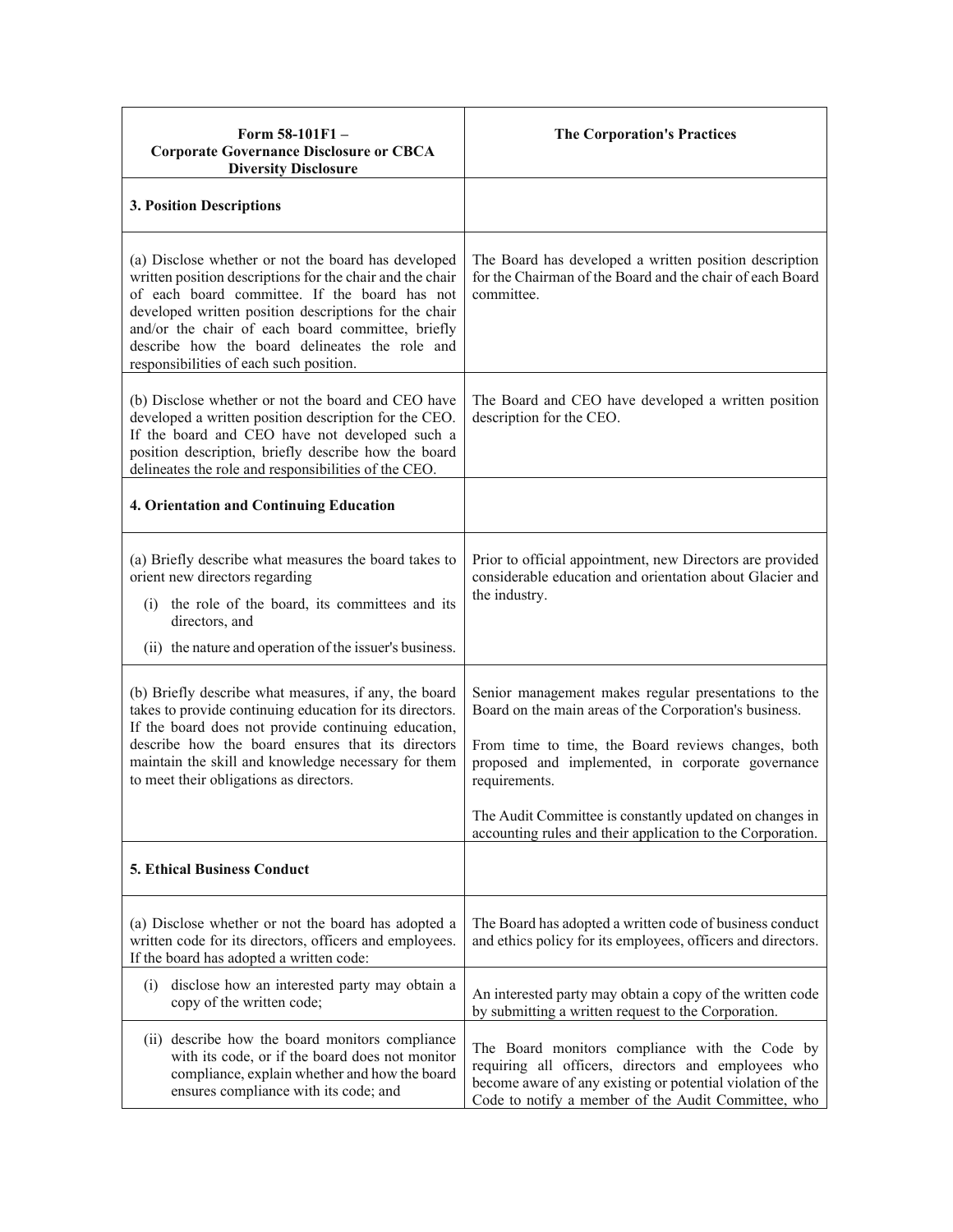| Form 58-101F1-<br><b>Corporate Governance Disclosure or CBCA</b><br><b>Diversity Disclosure</b>                                                                                                                                                                                                                | <b>The Corporation's Practices</b>                                                                                                                                                                                                                                                                                                                                                                                                                     |
|----------------------------------------------------------------------------------------------------------------------------------------------------------------------------------------------------------------------------------------------------------------------------------------------------------------|--------------------------------------------------------------------------------------------------------------------------------------------------------------------------------------------------------------------------------------------------------------------------------------------------------------------------------------------------------------------------------------------------------------------------------------------------------|
|                                                                                                                                                                                                                                                                                                                | will report all complaints and allegations to the Board of<br>Directors for investigation.                                                                                                                                                                                                                                                                                                                                                             |
| (iii) provide a cross-reference to any material<br>change report(s) filed within the preceding 12<br>months that pertains to any conduct of a<br>director or executive officer that constitutes a<br>departure from the code.                                                                                  | N/A                                                                                                                                                                                                                                                                                                                                                                                                                                                    |
| (b) Describe any steps the board takes to ensure<br>directors exercise of independent judgment in<br>considering transactions and agreements in respect of<br>which a director or executive officer has a material<br>interest.                                                                                | In accordance with applicable law, when a conflict of<br>interest arises, a director is required to disclose his interest<br>and abstain from voting on the matter. In addition, the<br>Chairman of the Board will ask the director to leave the<br>room during any discussion concerning such matter.                                                                                                                                                 |
| (c) Describe any other steps the board takes to<br>encourage and promote a culture of ethical business<br>conduct.                                                                                                                                                                                             | The Corporation regards maintaining a culture of ethical<br>business conduct as critically important. The Code calls<br>on all directors, officers and employees of the Corporation<br>to adhere to a high standard of integrity, honesty, and<br>fairness in their dealings.                                                                                                                                                                          |
| <b>6. Nomination of Directors</b>                                                                                                                                                                                                                                                                              |                                                                                                                                                                                                                                                                                                                                                                                                                                                        |
| (a) Describe the process by which the board identifies<br>new candidates for board nomination.                                                                                                                                                                                                                 | The Nominating Committee and the Board as a whole<br>examine or will examine, from time to time, the size and<br>the composition of the Board to ensure that it is optimal<br>for decision making and makes recommendations to the<br>Board.                                                                                                                                                                                                           |
| (b) Disclose whether or not the board has a nominating<br>committee composed entirely of independent<br>directors. If the board does not have a nominating<br>composed entirely of independent<br>committee<br>directors, describe what steps the board takes to<br>encourage an objective nomination process. | The Corporate Governance Committee was comprised of<br>2 directors, neither of which are independent and the<br>Nominating Committee is comprised of 3 directors of<br>which 2 are independent. To ensure an objective<br>nomination process, the Committee contains an<br>independent director and the Committee made or will<br>make recommendations to the entire Board, which is<br>comprised of 4 independent and 2 non-independent<br>directors. |
| (c) If the board has a nominating committee, describe<br>the responsibilities, powers and operation of the<br>nominating committee.                                                                                                                                                                            | The Nominating Committee is responsible for finding and<br>nominating qualified candidates to serve as directors of<br>the Corporation.                                                                                                                                                                                                                                                                                                                |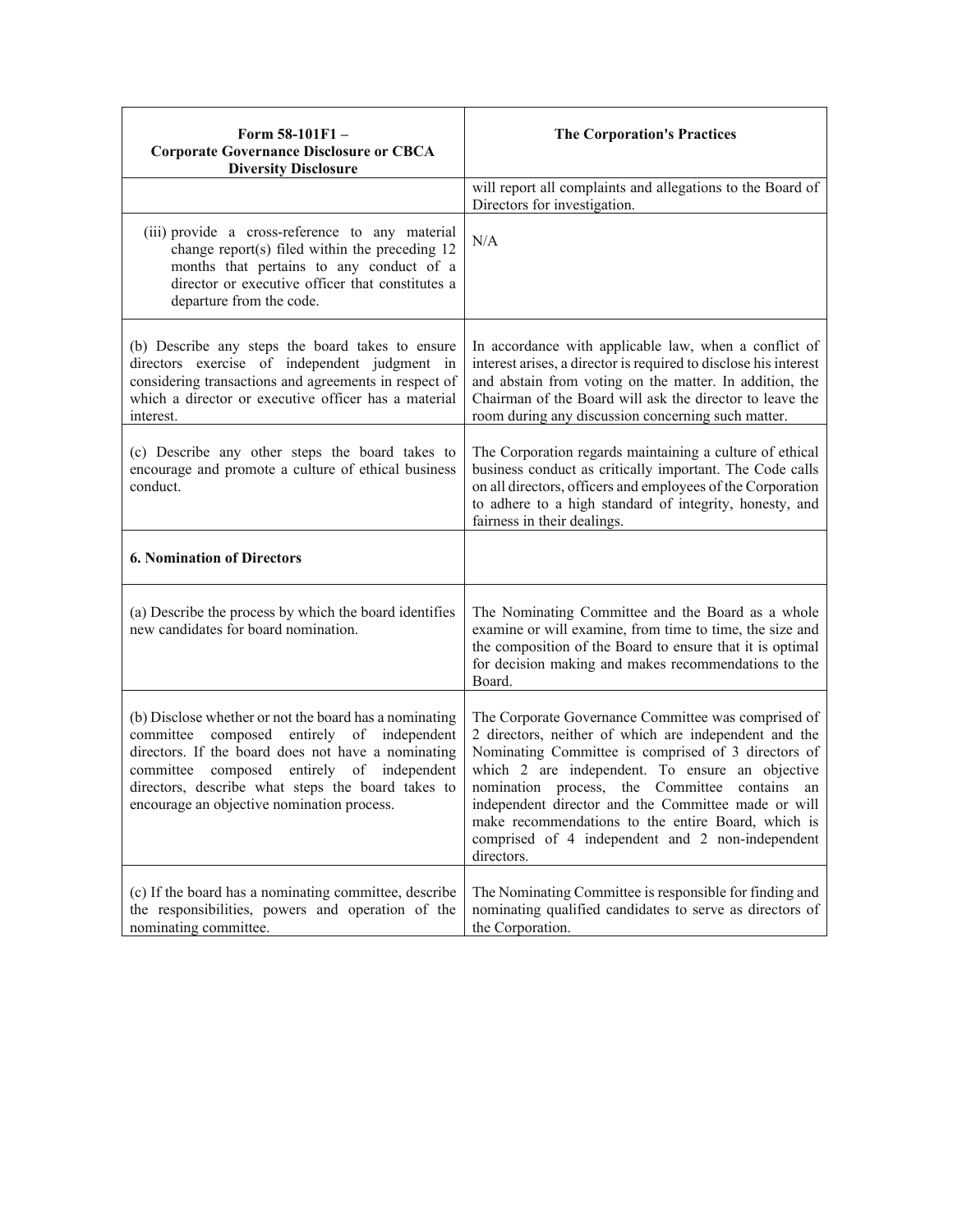| 7. Compensation                                                                                                                                                                                                                                                                                                                     |                                                                                                                                                                                                                                                                                                                                                                                                                                                                                                                                                                                                                                                                                                                                                                                                                                                                                                                                                                                                                                                                                                                                     |
|-------------------------------------------------------------------------------------------------------------------------------------------------------------------------------------------------------------------------------------------------------------------------------------------------------------------------------------|-------------------------------------------------------------------------------------------------------------------------------------------------------------------------------------------------------------------------------------------------------------------------------------------------------------------------------------------------------------------------------------------------------------------------------------------------------------------------------------------------------------------------------------------------------------------------------------------------------------------------------------------------------------------------------------------------------------------------------------------------------------------------------------------------------------------------------------------------------------------------------------------------------------------------------------------------------------------------------------------------------------------------------------------------------------------------------------------------------------------------------------|
| (a) Describe the process by which the board determines<br>the compensation for your company's directors and                                                                                                                                                                                                                         | The Compensation Committee review compensation of<br>directors on a periodic basis.                                                                                                                                                                                                                                                                                                                                                                                                                                                                                                                                                                                                                                                                                                                                                                                                                                                                                                                                                                                                                                                 |
| officers                                                                                                                                                                                                                                                                                                                            | Glacier's executive compensation program is based on a<br>pay-for-performance<br>philosophy.<br>executive<br>The<br>compensation program is designed to encourage,<br>compensate and reward employees on the basis of<br>individual and corporate performance, both in the short<br>and the long term. Base salaries are set at levels which<br>are competitive with the base salaries paid by other<br>companies within the industry and companies of<br>comparable size, thereby enabling Glacier to compete for<br>and retain executives important to Glacier's long term<br>success. Incentive compensation is directly tied to<br>corporate and individual performance. Share ownership<br>opportunities are provided to align the interests of<br>executive officers with the longer term interests of<br>shareholders. Long-term incentive plans, that provide<br>compensation based primarily on specified target<br>achievements and may require that the net proceeds of<br>payments under that plan be used to purchase Shares of<br>Glacier, are being phased in.<br>See the heading "Compensation of Directors" in the |
|                                                                                                                                                                                                                                                                                                                                     | Circular for information on the compensation paid to<br>directors.                                                                                                                                                                                                                                                                                                                                                                                                                                                                                                                                                                                                                                                                                                                                                                                                                                                                                                                                                                                                                                                                  |
| (b) Disclose whether or not the board has a compensation<br>committee composed entirely of independent directors.<br>If the board does not have a compensation committee<br>composed entirely of independent directors, describe<br>what steps the board takes to ensure an objective process<br>for determining such compensation. | The Compensation Committee is composed of 2<br>directors, of which 1 is an independent director.                                                                                                                                                                                                                                                                                                                                                                                                                                                                                                                                                                                                                                                                                                                                                                                                                                                                                                                                                                                                                                    |
| (c) If the board has a compensation committee, describe<br>the responsibilities, powers and operation of the<br>compensation committee.                                                                                                                                                                                             | The Compensation Committee is responsible for<br>establishing the compensation philosophy for the<br>compensation of executive officers of Glacier and for<br>reviewing and establishing compensation of the Chief<br>Executive Officer.                                                                                                                                                                                                                                                                                                                                                                                                                                                                                                                                                                                                                                                                                                                                                                                                                                                                                            |
|                                                                                                                                                                                                                                                                                                                                     | In establishing levels of remuneration and in granting<br>stock options, the Compensation Committee takes into<br>consideration an individual's performance, level of<br>expertise, responsibilities, length of service to the<br>Corporation and comparable levels of remuneration paid<br>to executives of other companies of comparable size and<br>development within the industry. The individual<br>interested executive does not participate in review,<br>discussion or decisions of the Compensation Committee<br>regarding this remuneration. The Committee also makes<br>recommendations to the Board on the appointment of<br>officers and the compensation of directors. The<br>Committee reports to the Board on its activities.                                                                                                                                                                                                                                                                                                                                                                                      |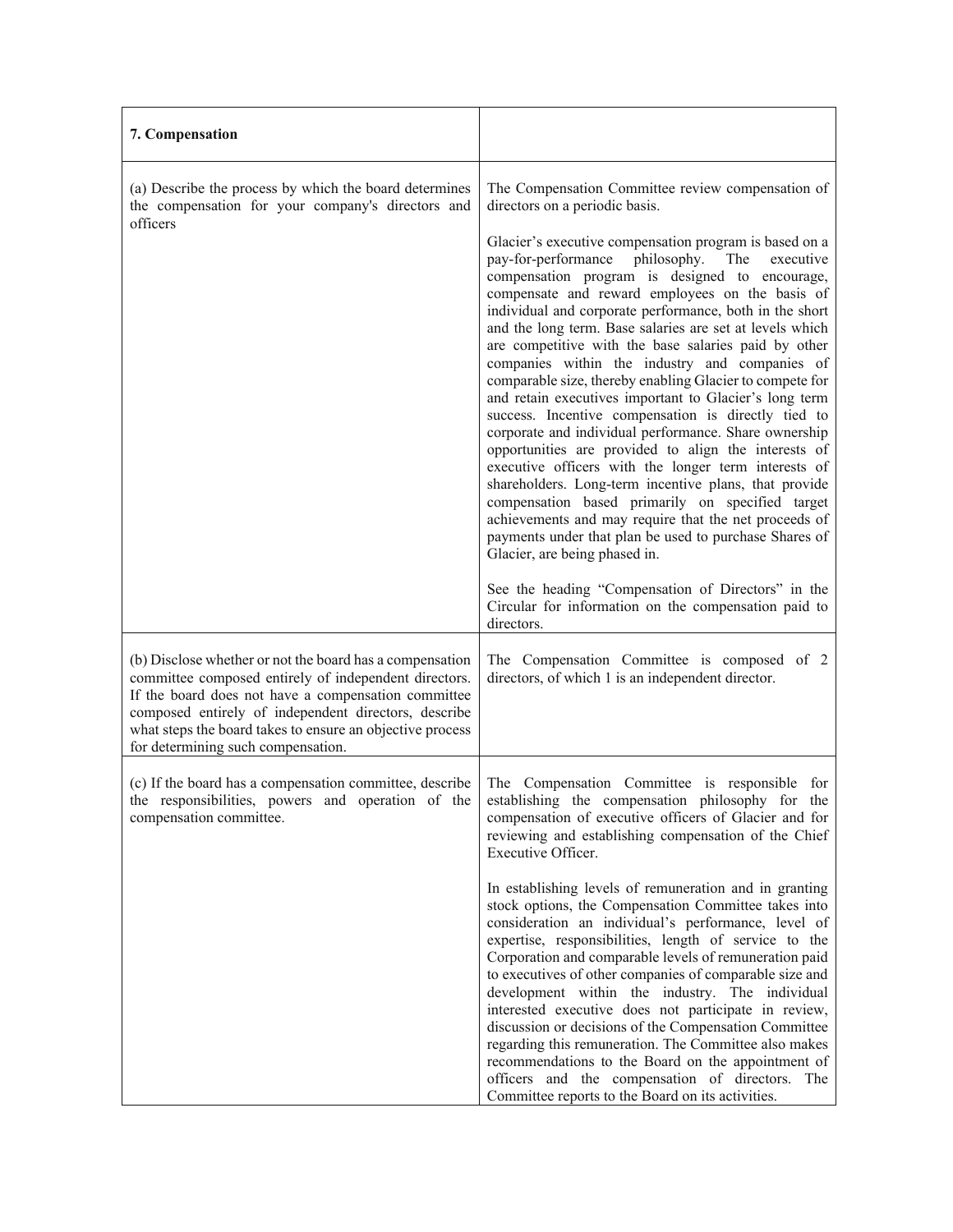| 8. Other board Committees                                                                                                                                                                                                                                                                                                                                                                                                                 |                                                                                                                                                                                                                                                                                                                                                                                                                                                                                                                                                                            |
|-------------------------------------------------------------------------------------------------------------------------------------------------------------------------------------------------------------------------------------------------------------------------------------------------------------------------------------------------------------------------------------------------------------------------------------------|----------------------------------------------------------------------------------------------------------------------------------------------------------------------------------------------------------------------------------------------------------------------------------------------------------------------------------------------------------------------------------------------------------------------------------------------------------------------------------------------------------------------------------------------------------------------------|
| (a) If the board has standing committees other than the<br>audit, compensation and nominating committees,<br>identify the committees and describe their function.                                                                                                                                                                                                                                                                         | In addition to the Audit, Compensation, and Nominating<br>Committees, the Corporation has a standing Pension<br>Committee, which oversees the administration of its<br>pension and other benefit plans and a Corporate<br>Governance Committee which oversees the governance<br>of the Board and its committees.                                                                                                                                                                                                                                                           |
| 9. Assessments                                                                                                                                                                                                                                                                                                                                                                                                                            |                                                                                                                                                                                                                                                                                                                                                                                                                                                                                                                                                                            |
| (a) Disclose whether or not the board, its committees and<br>individual directors are regularly assessed with respect to<br>their effectiveness and contribution. If assessments are<br>regularly conducted, describe the process used for the<br>assessments. If assessments are not regularly conducted,<br>describe how the board satisfies itself that it, its<br>committees, and individual directors are performing<br>effectively. | The Governance Committee and the Board as a whole<br>consider the effectiveness of the Board on an ongoing<br>basis.<br>The Chairman of the Board assesses the contributions of<br>each director.                                                                                                                                                                                                                                                                                                                                                                          |
| 10. Director Term Limits and Other Mechanisms of<br><b>Board Renewal</b>                                                                                                                                                                                                                                                                                                                                                                  |                                                                                                                                                                                                                                                                                                                                                                                                                                                                                                                                                                            |
| (a) Disclose whether or not the issuer has adopted term<br>limits for the directors on the board or other mechanisms<br>of board renewal and, if so, include a description of those<br>director term limits or other mechanisms of board<br>renewal. If the issuer has not adopted term limits or other<br>mechanisms of board renewal, disclose why it has not.                                                                          | The Corporation has not adopted term limits for the<br>directors on the Board or other mechanisms of board<br>renewal. The business of the Corporation is constantly<br>changing as the media world evolves. Recognizing this,<br>and to ensure optimal governance of the Corporation by<br>the Board, director renewal and replacement is managed<br>in a manner to ensure that the Board can function<br>effectively, while enabling new directors to gain a full<br>understanding of the Corporation's business.                                                        |
| Policies Regarding the<br>Representation<br>11.<br>- of<br><b>Diversity Groups on the Board</b>                                                                                                                                                                                                                                                                                                                                           |                                                                                                                                                                                                                                                                                                                                                                                                                                                                                                                                                                            |
| (a) Disclose whether the issuer has adopted a written<br>policy relating to the identification and nomination of<br>women, Indigenous peoples, persons with disabilities or<br>members of visible minorities ("Diversity Groups") for<br>directors. If the issuer has not adopted such a policy,<br>disclose why it has not done so.                                                                                                      | The Corporation has not adopted a written policy<br>specifically relating to the identification and nomination<br>of members of Diversity Groups for directors. The Board<br>and Nominating Committee do not currently believe a<br>written policy relating solely to the identification of<br>directors based upon gender or other membership in a<br>Diversity Group is necessary. One of the factors that the<br>Board and Nominating Committee consider is diversity<br>of backgrounds, including gender diversity<br>and<br>membership within other Diversity Groups. |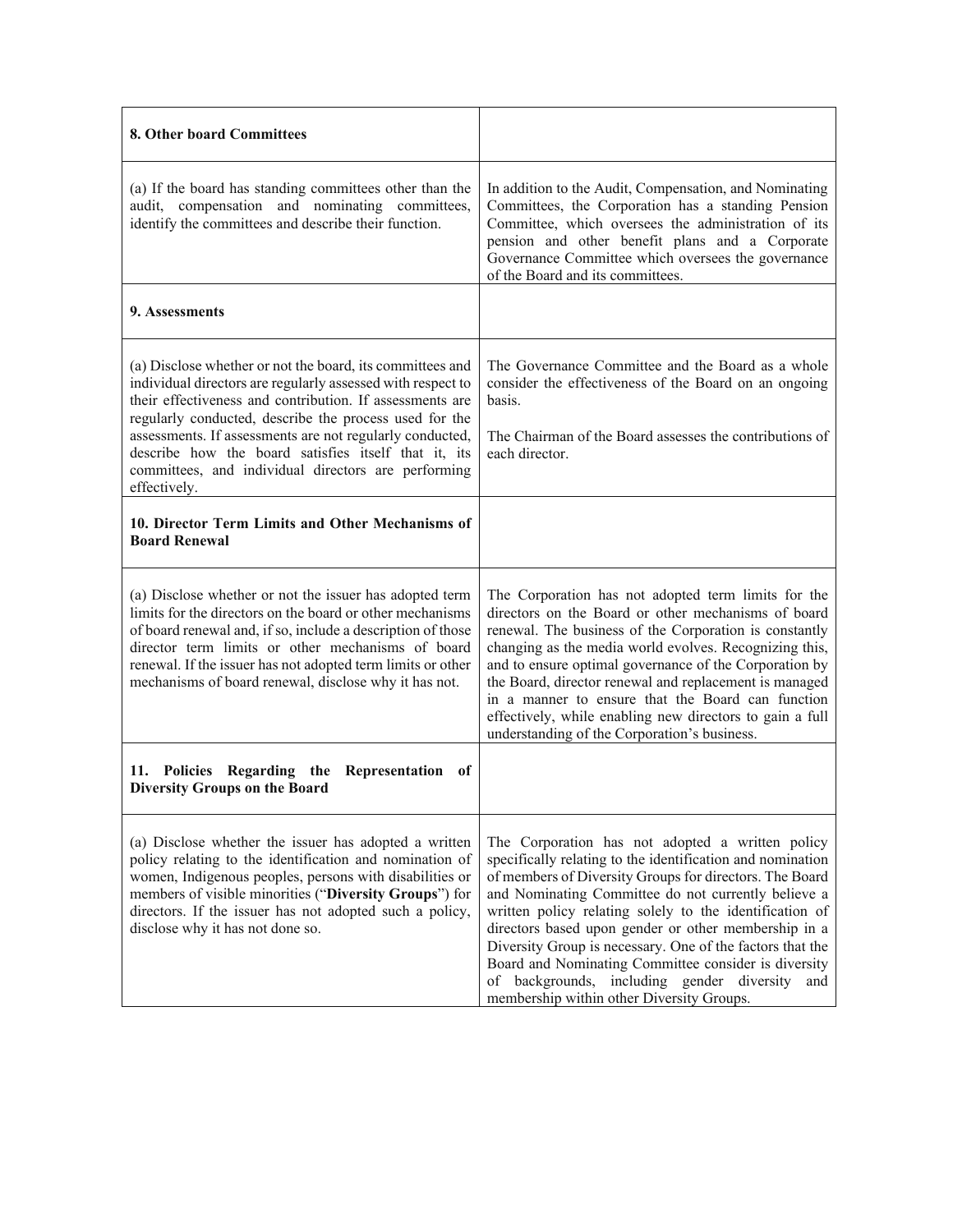| (b) If any issuer has adopted a policy referred to in $10.(a)$ ,<br>disclose the following in respect of the policy:<br>(i) a short summary of its objectives and key<br>provisions,<br>(ii) the measures taken to ensure that the policy has<br>been effectively implemented,<br>(iii) annual and cumulative progress by the issuer in<br>achieving the objectives of the policy, and<br>(iv) whether and, if so, how the board or its<br>nominating committee measures the effectiveness<br>of the policy. | N/A                                                                                                                                                                                                                                                                                                                                                                                                                                                                                                                                                                                                                                                                                                                           |
|--------------------------------------------------------------------------------------------------------------------------------------------------------------------------------------------------------------------------------------------------------------------------------------------------------------------------------------------------------------------------------------------------------------------------------------------------------------------------------------------------------------|-------------------------------------------------------------------------------------------------------------------------------------------------------------------------------------------------------------------------------------------------------------------------------------------------------------------------------------------------------------------------------------------------------------------------------------------------------------------------------------------------------------------------------------------------------------------------------------------------------------------------------------------------------------------------------------------------------------------------------|
| 12. Consideration of the Representation of Diversity<br>Groups in the Director Identification and Selection<br><b>Process</b>                                                                                                                                                                                                                                                                                                                                                                                |                                                                                                                                                                                                                                                                                                                                                                                                                                                                                                                                                                                                                                                                                                                               |
| Disclose whether and, if so, how the board or nominating<br>committee considers the level of representation of<br>Diversity Groups on the board in identifying and<br>nominating candidates for election or re-election to the<br>board. If the issuer does not consider the level of<br>representation of Diversity Groups on the board in<br>identifying and nominating candidates for election or re-<br>election to the board, disclose the issuer's reasons for not<br>doing so.                        | The Board and the Nominating Committee evaluate<br>potential nominees to the Board by reviewing the<br>qualifications of the nominee, irrespective of gender or<br>other membership in a Diversity Group, and determines<br>their appropriateness by taking into consideration the<br>then current Board composition and the anticipated skills<br>required to round out the capabilities of the Board.<br>However, the Corporation values diversity, including,<br>without limitation, diversity of experience, perspective,<br>education, race, gender and national origin as part of its<br>overall business strategy.                                                                                                     |
| 13. Consideration Given to the Representation of<br>Diversity Groups in Executive Officer or Senior<br><b>Manager Appointments</b>                                                                                                                                                                                                                                                                                                                                                                           |                                                                                                                                                                                                                                                                                                                                                                                                                                                                                                                                                                                                                                                                                                                               |
| Disclose whether and, if so, how the issuer considers the<br>level of representation of Diversity Groups in executive<br>officer or senior management positions when making<br>executive officer and senior management appointments.<br>If the issuer does not consider the level of representation<br>of Diversity Groups in executive officer or senior<br>management positions when making executive officer or<br>senior management appointments, disclose the issuer's<br>reasons for not doing so.     | In nominating candidates to positions as members of the<br>executive and senior management team, the Corporation<br>does not take into account the representation of women<br>or other membership in Diversity Groups in the<br>senior management team.<br>executive<br>and<br>The<br>Corporation's objective is to identify the person who best<br>possesses the skills required for each executive or senior<br>manager position, regardless of gender or other<br>membership in a Diversity Group. However, the<br>Corporation values diversity, including,<br>without<br>limitation, diversity<br>of experience, perspective,<br>education, race, gender and national origin as part of its<br>overall business strategy. |